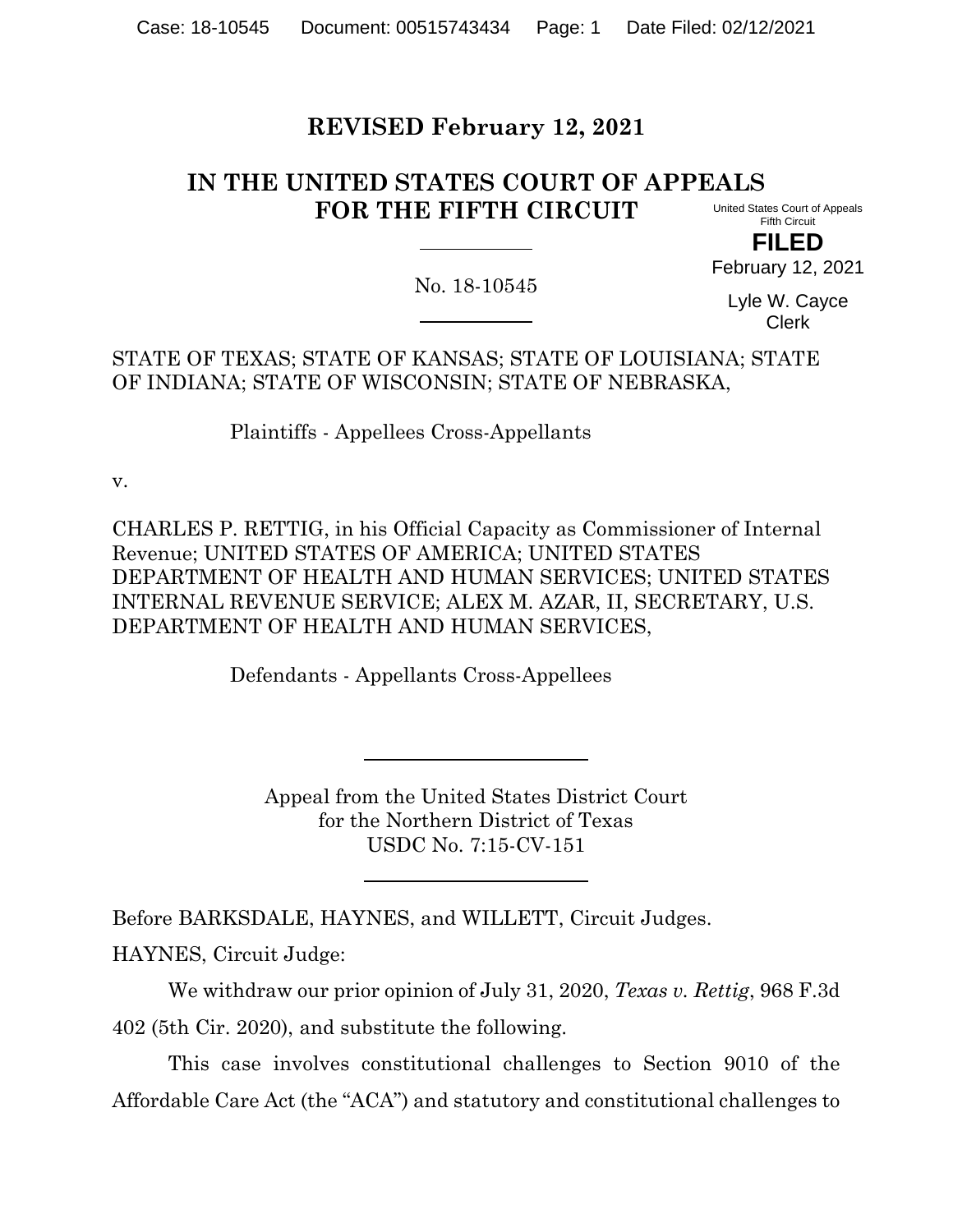a U.S. Department of Health and Human Services ("HHS") administrative rule (the "Certification Rule"). Texas, Kansas, Louisiana, Indiana, Wisconsin, and Nebraska (the "States") sued the United States and its relevant agencies and officials (collectively, the "United States"), claiming that the Certification Rule and Section 9010 were unlawful. Both parties moved for summary judgment, and the district court granted both motions in part. The parties then crossappealed. On the jurisdictional claims, we AFFIRM the district court's ruling that the States had standing, but we REVERSE the district court's ruling that the States' Administrative Procedure Act ("APA") claims were not time-barred and DISMISS those claims for lack of jurisdiction. On the merits, we AFFIRM the district court's judgment on the Section 9010 claims; however, we REVERSE the district court's judgment that the Certification Rule violated the nondelegation doctrine and RENDER judgment in favor of the United States. Because we hold that neither the Certification Rule nor Section 9010 are unlawful, we VACATE the district court's grant of equitable disgorgement to the States.

# **I. Background**

# **A. Regulatory Background**

In 1965, the Medicaid Act[1](#page-1-0) "established the Medicaid program as a joint Federal and State program for providing financial assistance to individuals with low incomes to enable them to receive medical care." *See* Medicaid Program; Medicaid Managed Care: New Provisions, 67 Fed. Reg. 40,989, 40,989 (June 14, 2002) [hereinafter "2002 Final Rule"]. The federal

<span id="page-1-0"></span><sup>1</sup> 42 U.S.C. §§ 1396–1396w-5.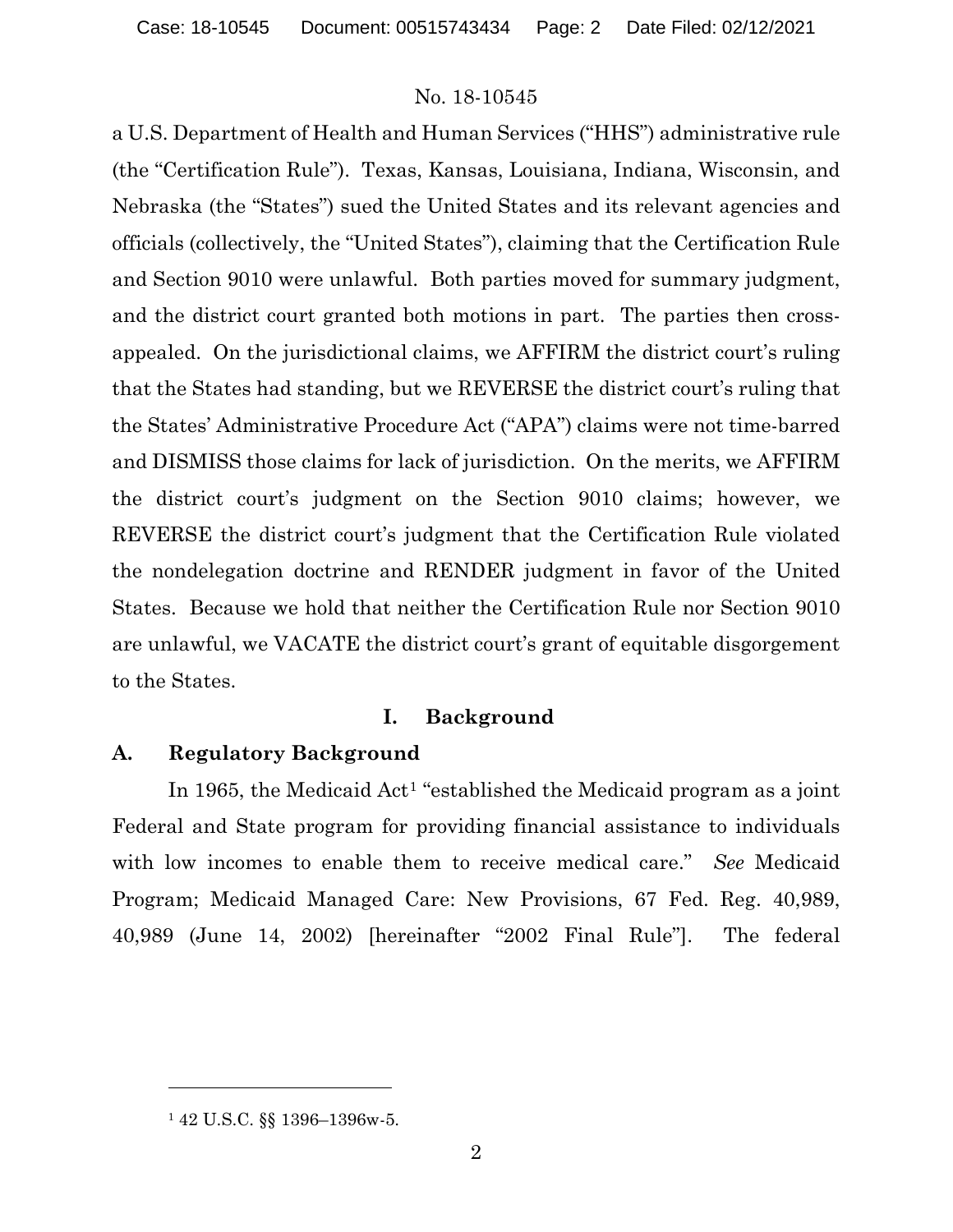government "provid[es] matching funds to State agencies to pay for a portion of the costs of providing health care to Medicaid beneficiaries."[2](#page-2-0) *Id.*

States have two options for providing care to Medicaid beneficiaries: a "fee-for-service" model and a managed-care model. *Id.* Under the fee-forservice model, a doctor who treats a Medicaid beneficiary submits a reimbursement request to the state Medicaid agency. *Id.* The state pays the bill after confirming the individual's eligibility and need for service. *See id.* Then the state seeks reimbursement from the federal government for a percentage of the cost. *See* 42 U.S.C. § 1396b(a).

Under the more widely used managed-care model, the state pays a thirdparty health insurer ("managed-care organization" or "MCO") a monthly premium (the "capitation rate") for each Medicaid beneficiary the MCO covers, and the MCO provides care to the beneficiary. 2002 Final Rule, 67 Fed. Reg. at 40,989. States may receive reimbursement from the federal government for some percentage of the capitation rate so long as the underlying MCO contract is "actuarially sound." *See* 42 U.S.C. § 1396b(m)(2)(A)(iii).

As states began moving away from the fee-for-service model, HHS recognized that its definition of "actuarial soundness"—based on the cost of services under a fee-for-service model—was untenable. *See* 2002 Final Rule, 67 Fed. Reg. at 41,000 (stating that "there [was] an increasing number of States that lack[ed] recent [fee-for-service] data to use for rate setting"). It thus promulgated a final rule redefining "actuarial soundness" in 2002. *Id.* at 41,079–80 (redefining "actuarial soundness"). Under this new rule, capitation rates must satisfy three requirements to be actuarially sound. First, the rates must "[h]ave been developed in accordance with generally accepted actuarial

<span id="page-2-0"></span><sup>2</sup> Medicaid beneficiaries are those "individuals eligible for and receiving Medicaid benefits." 2002 Final Rule, 67 Fed. Reg. at 40,989.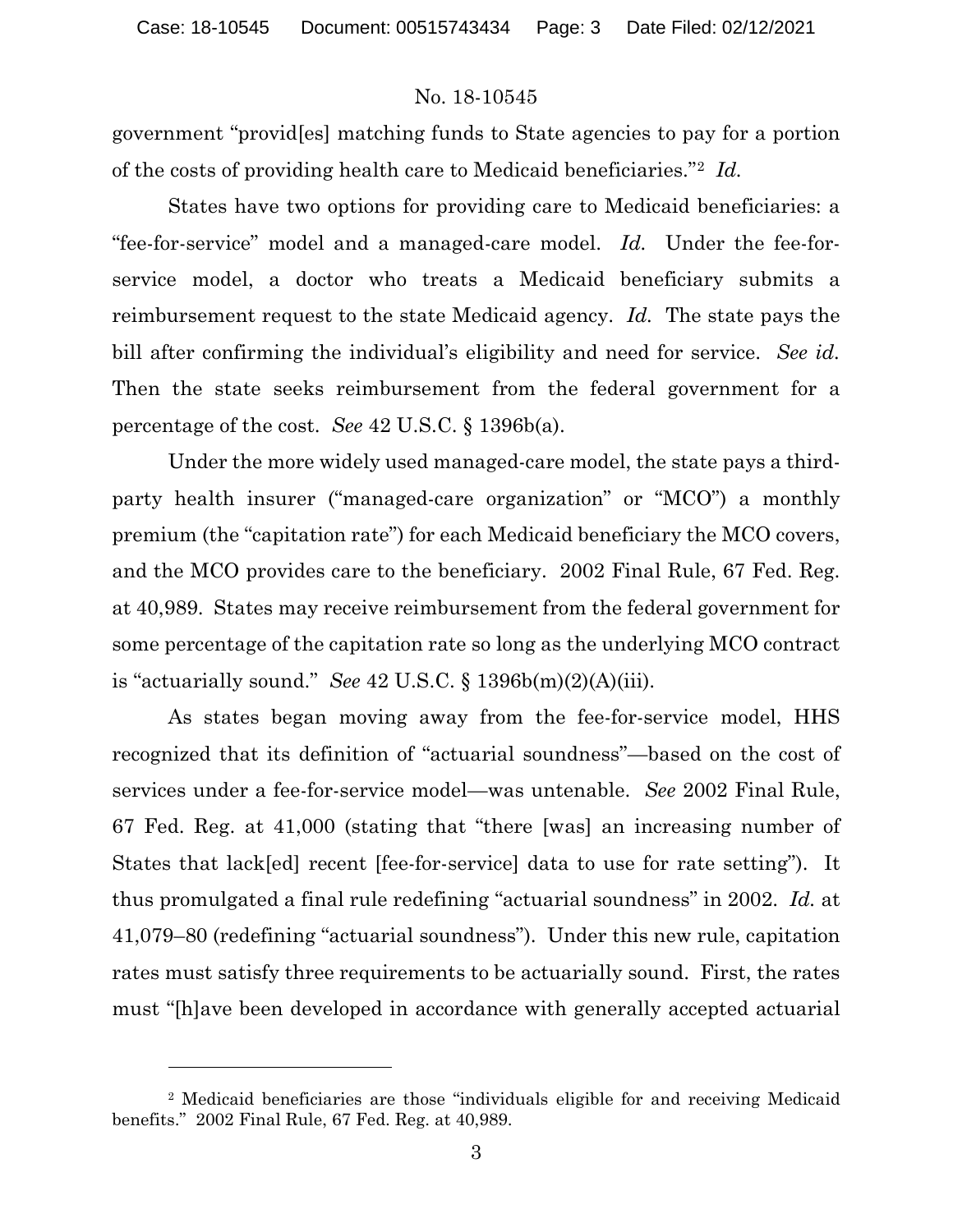principles and practices," 42 C.F.R.  $\S$  4[3](#page-3-0)8.6(c)(1)(i)(A) (2002),<sup>3</sup> which, as explained by the actuarial office within HHS that reviews state-MCO contracts, requires accounting for all reasonable, appropriate, and attainable costs. Second, the rates must be "appropriate for the populations to be covered, and the services to be furnished under the contract." *Id.*  $\S$  438.6(c)(1)(i)(B). Third, the rates must satisfy the Certification Rule;<sup>[4](#page-3-1)</sup> that is, they must "[h]ave been certified, as meeting the requirements of this [provision], by actuaries who meet the qualification standards established by the American Academy of Actuaries and follow the practice standards established by the Actuarial Standards Board [(the "Board")]." *Id.* § 438.6(c)(1)(i)(C).

In 2010, Congress enacted the ACA, comprised by the Patient Protection and Affordable Care Act ("PPACA"), Pub. L. No. 111-148, 124 Stat. 119 (2010), and the Health Care and Education Reconciliation Act of 2010 ("HCERA"), Pub. L. No. 111-152, 124 Stat. 1029 (2010). The ACA made two changes to the regulatory scheme requiring states that requested Medicaid reimbursements for their MCO contracts to provide actuarially sound capitation rates. First, Congress imposed a new cost on certain MCOs: a federal health-insurance

<span id="page-3-0"></span><sup>3</sup> In 2016, HHS recodified the actuarial soundness requirements and the Certification Rule in 42 C.F.R. §§ 438.2, 438.4(a). Because the States challenge the 2002 version of the Certification Rule, which was in effect in 2015, and because the definitions relevant to the States' claims are unchanged, we follow the district court and the parties in discussing this version of the regulation.

<span id="page-3-1"></span><sup>&</sup>lt;sup>4</sup> The Certification Rule at issue here is solely 42 C.F.R.  $\S$  438.6(c)(1)(i)(C), the certification component of the actuarial soundness definition. The States' operative complaint and motion for summary judgment objected to only that subsection. They made no mention of the other requirements. Moreover, in a motion for leave to file a second amended complaint, the States specified that the Certification Rule defined actuarial soundness as meeting the actuarial standards set by a private association of actuaries.

We clarify this point because the district court incorrectly determined that the Certification Rule at issue encompassed all three requirements. *See Texas v. United States*  (*Texas I*), 300 F. Supp. 3d 810, 822 (N.D. Tex. 2018).On appeal, the States also seem to have confused which HHS regulation they were contesting, first referring to only subsection  $(c)(1)(i)(C)$  but later lumping in subsection (A) as well.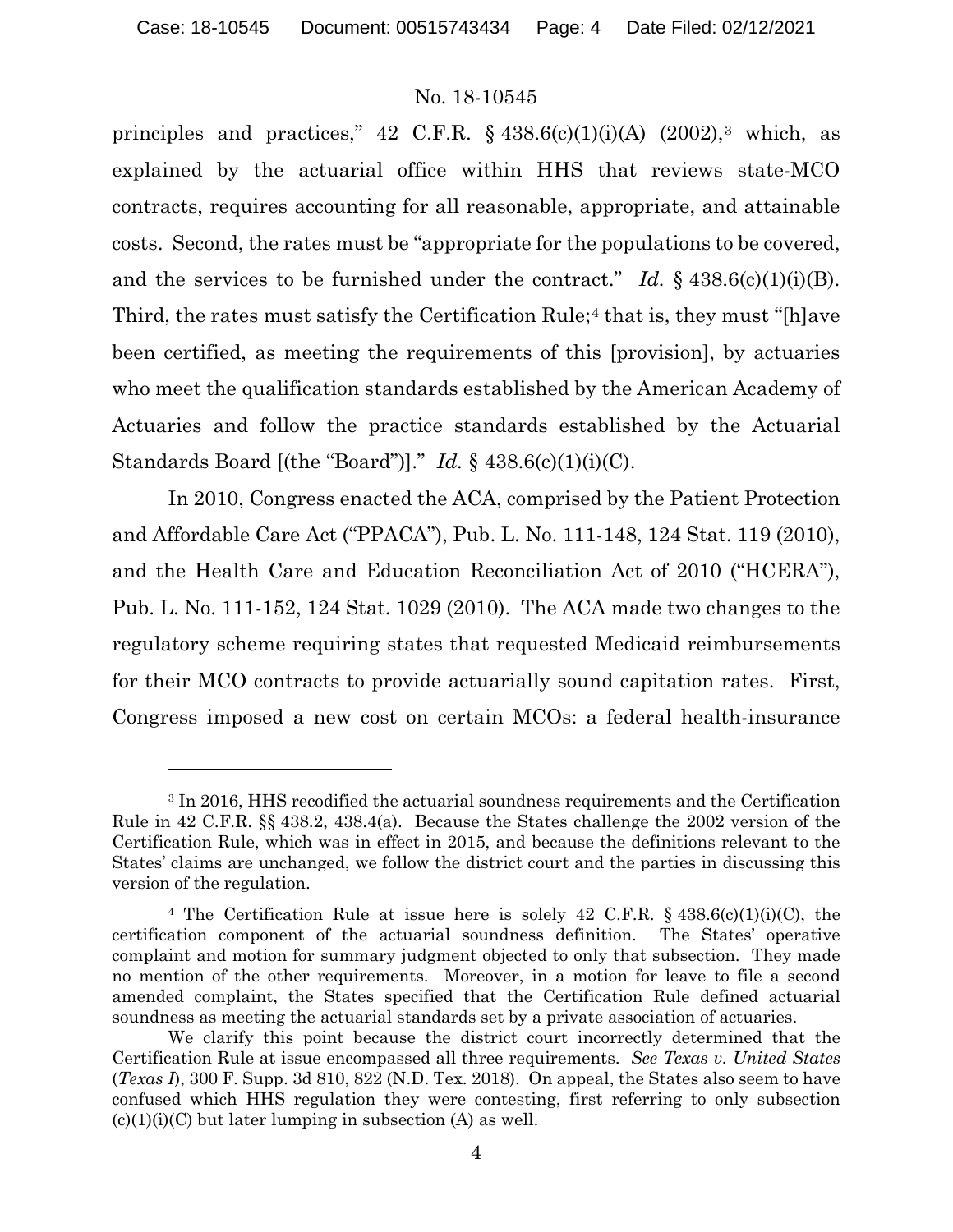provider tax (the "Provider Fee"). *See* PPACA § 9010, 124 Stat. at 865, *amended by* PPACA § 10905, 124 Stat. at 1017, *amended by* HCERA § 1406, 124 Stat. at 1066.[5](#page-4-0) This Provider Fee must be paid annually by covered entities—"any entity which provides health insurance for any United States health risk," excluding governmental entities.<sup>[6](#page-4-1)</sup> *Id.* § 9010(c)(1), (c)(2)(B), 124 Stat. at 866. Second, Congress amended the Medicaid Act to expressly require that capitation rates included in state-MCO contracts be actuarially sound. *Id.* § 2501(c)(1)(C), 124 Stat. at 308; 42 U.S.C. § 1396b(m)(2)(A)(xiii) ("[C]apitation rates . . . shall be based on actual cost experience related to rebates and subject to the Federal regulations requiring actuarially sound rates[.]"). What remained unchanged was that actuarially sound capitation rates required accounting for all reasonable, appropriate, and attainable costs. Thus, when the Internal Revenue Service (the "IRS") began collecting the Provider Fee from covered entities in 2014, *see* PPACA § 9010(a), 124 Stat. at 865, states with MCO contracts were required to account for the Provider Fee to meet the actuarial soundness requirement of the Medicaid Act, *see* 42 U.S.C.  $§ 1396b(m)(2)(A)(iii).$ 

In 2015, the Board, an independent organization that sets appropriate standards for actuarial practices in the United States, published *Actuarial Standard of Practice 49: Medicaid Managed Care Capitation Rate Development and Certification* ("ASOP 49"). ACTUARIAL STANDARDS BD., ACTUARIAL STANDARD OF PRACTICE NO. 49: MEDICAID MANAGED CARE CAPITATION RATE DEVELOPMENT AND CERTIFICATION (2015) [hereinafter ASOP 49]. ASOP 49

<span id="page-4-0"></span><sup>5</sup> Section 9010 has not been codified in the United States Code and thus does not exist in one consolidated location.

<span id="page-4-1"></span><sup>&</sup>lt;sup>6</sup> There is an exclusion for governmental entities, "except to the extent such an entity provides health insurance coverage through the community health insurance option under section 1323." PPACA  $\S 9010(c)(2)(B)$ , 124 Stat. at 866. However, this exception is not relevant here.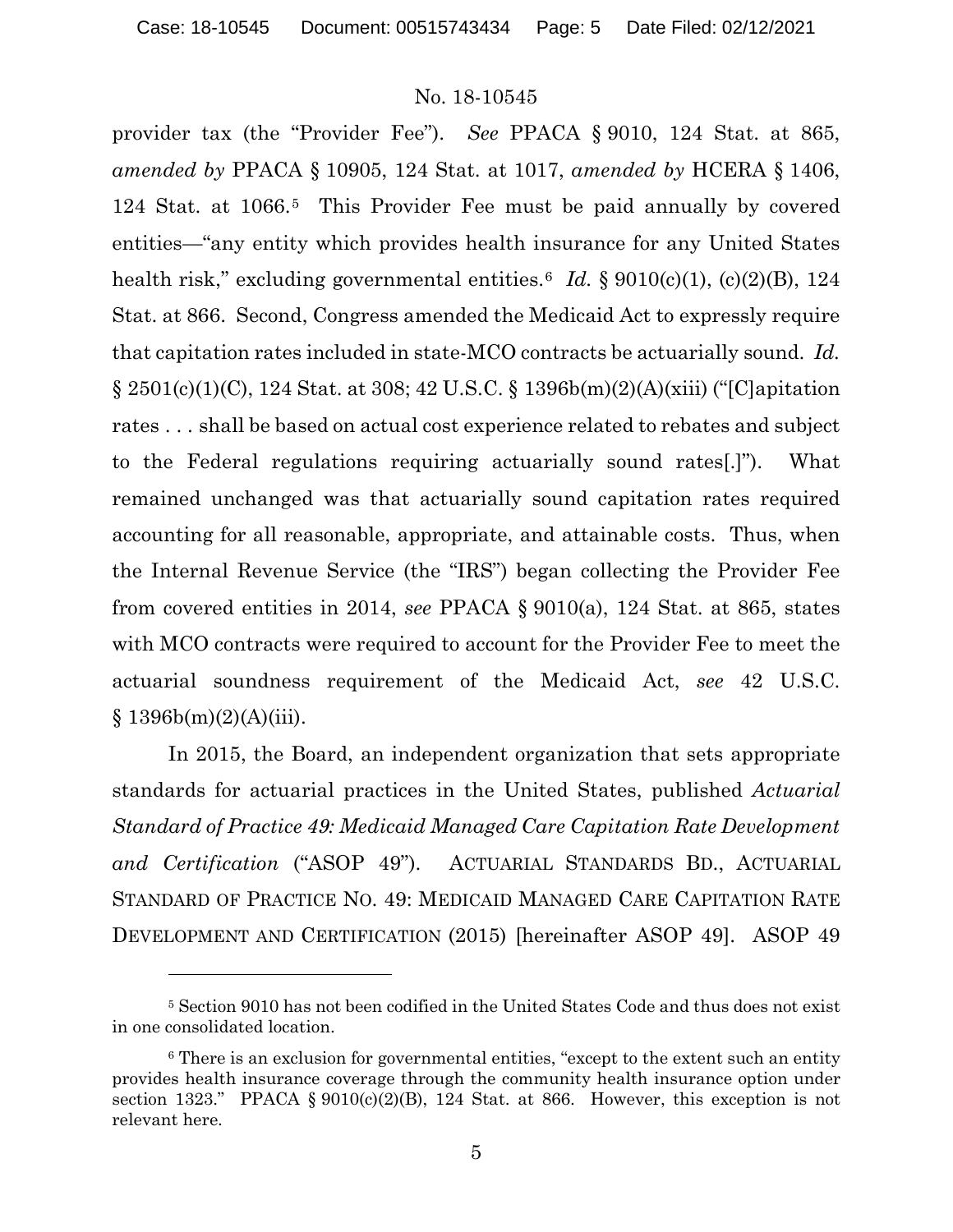provides "guidance for actuaries preparing, reviewing, or giving advice on capitation rates for Medicaid programs, including those certified in accordance with 42 CFR 438.6(c)." *Id.* at iv. Medicaid capitation rates are actuarially sound if they "provide for all reasonable, appropriate, and attainable costs," which "include . . . government-mandated assessments, fees, and taxes." *Id.* at 2.

In summary, for states to receive federal reimbursement under the managed-care model, their MCO contracts must be approved by HHS as actuarially sound. *See* 42 U.S.C. § 1396b(m)(2)(A)(iii); 42 C.F.R. § 438.6(c)(1)(i). To be actuarially sound, the capitation rate must account for all costs MCOs bear when providing care to Medicaid beneficiaries. *See* 2002 Final Rule, 67 Fed. Reg. at 41,000. When Congress enacted the ACA in 2010, the amount of money states paid MCOs as part of their capitation rate changed: In contracts with MCOs subject to the Provider Fee, states must account for the Provider Fee in their capitation rate to satisfy HHS's actuarialsoundness requirement. ASOP 49 states that the "costs" include governmentmandated taxes. ASOP 49 at 2.

# **B. Procedural Background**

The States sued the United States, claiming that the Certification Rule and Section 9010 were unconstitutional and/or unlawful. *See Texas v. United States* (*Texas I*), 300 F. Supp. 3d 810, 820 (N.D. Tex. 2018). Regarding the Certification Rule, they claimed that the rule violated the nondelegation doctrine from Article I, section 1, of the U.S. Constitution and that HHS violated the APA on multiple grounds. *See id.* at 826. Regarding Section 9010, they claimed that the statute violated the Spending Clause of the U.S. Constitution and the doctrine of intergovernmental tax immunity under the Tenth Amendment. *See id.* at 826, 854.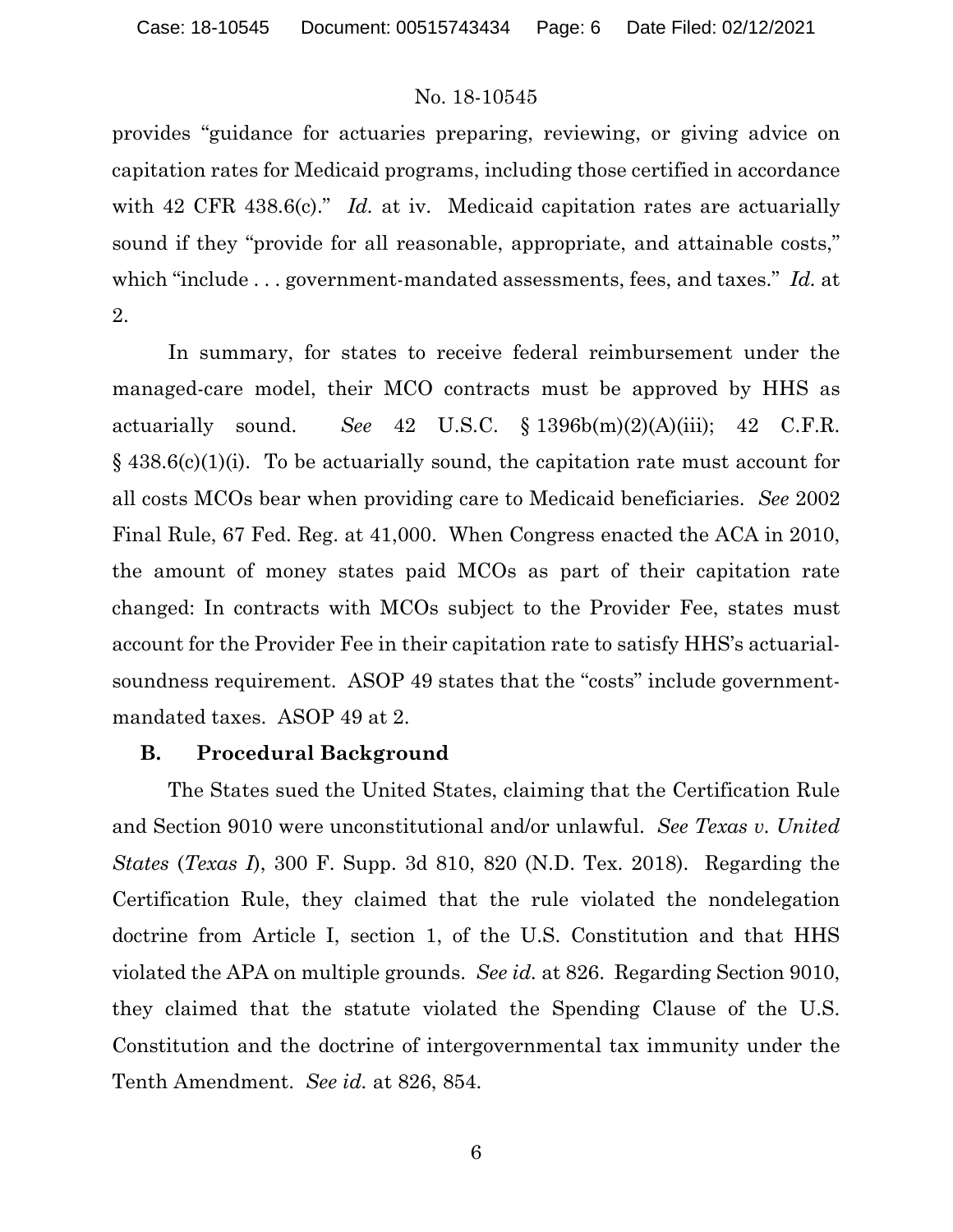Both parties moved for summary judgment. *See id.* at 826. The United States argued that the States lacked Article III standing for their claims, the States' APA claims were time-barred, and the States' arguments failed on the merits. *See id.* The district court granted both parties' motions in part. *Id.* at 821. It held that the States had standing and that their APA claims were not barred by the six-year statute of limitations. *Id.* at 834, 840. On the merits of the States' Certification Rule claims, the district court held that the rule violated the nondelegation doctrine but otherwise complied with the APA. *Id.* at 848, 850–851. On the merits of the States' Section 9010 claims, the district court held that Congress did not violate the Spending Clause or the Tenth Amendment. *Id.* at 854, 856.

The district court thus set aside the Certification Rule. *Id.* at 856–57. It then granted the States equitable disgorgement of their Provider Fee payments under the APA, resulting in a final judgment against the United States for more than \$479 million. *See Texas v. United States*, 336 F. Supp. 3d 664, 675 (N.D. Tex. 2018).Both parties timely appealed.

#### **II. Standard of Review**

We review a district court's grant of summary judgment de novo. *Amerisure Ins. Co. v. Navigators Ins. Co.*, 611 F.3d 299, 304 (5th Cir. 2010). "On cross-motions for summary judgment, we review each party's motion independently, viewing the evidence and inferences in the light most favorable to the nonmoving party." *Id.* (citation omitted). Summary judgment is proper when "there is no genuine dispute as to any material fact and the movant is entitled to judgment as a matter of law." FED. R. CIV. P. 56(a).

#### **III. Discussion**

The parties contest the constitutionality and lawfulness of the Certification Rule and the constitutionality of Section 9010. We hold that both the Certification Rule and Section 9010 are constitutional and lawful; as a

7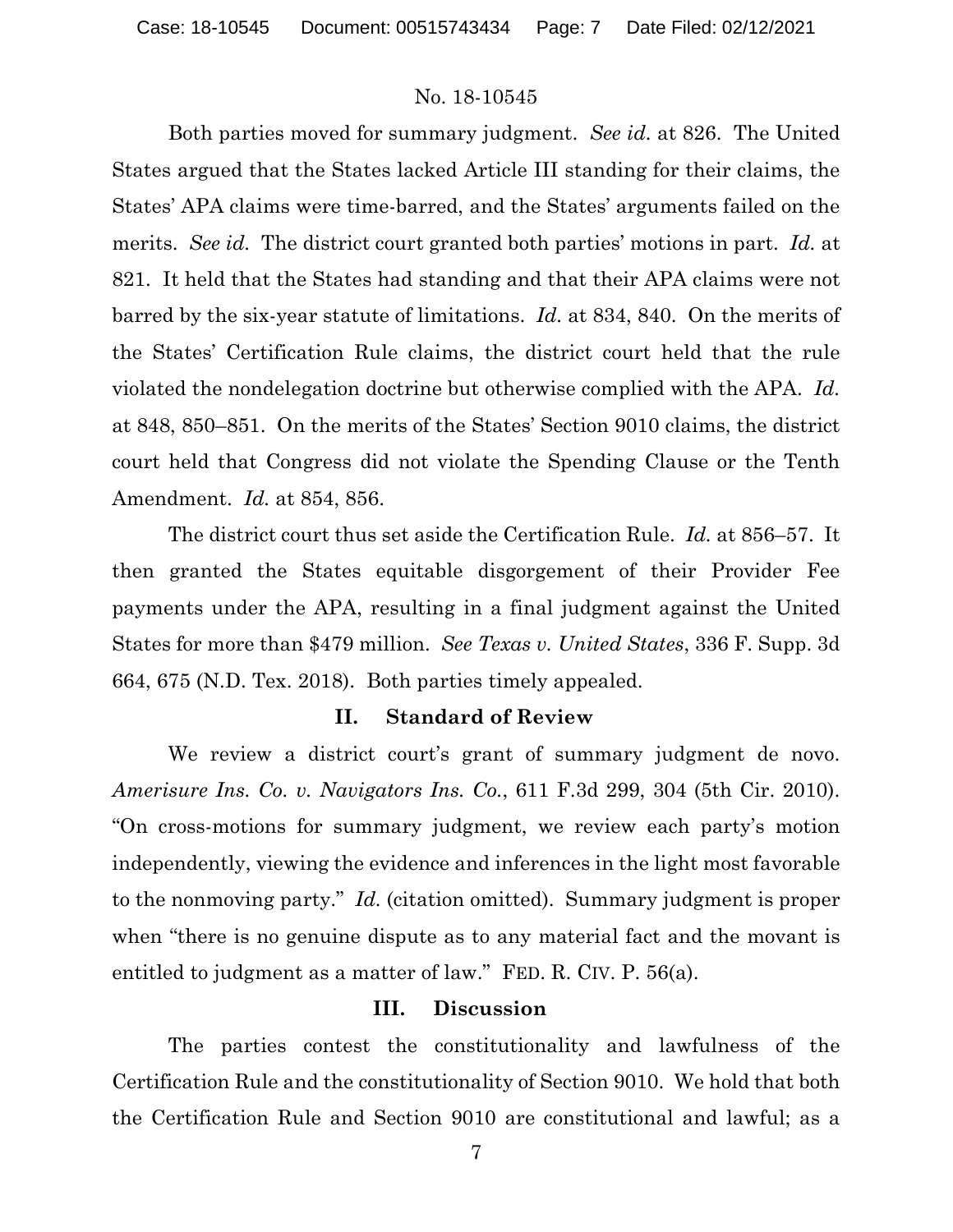Case: 18-10545 Document: 00515743434 Page: 8 Date Filed: 02/12/2021

### No. 18-10545

result, there can be no equitable disgorgement, regardless of whether such a remedy would be otherwise appropriate. We address each issue in turn.

# **A. The Certification Rule Claims**

The States' challenge to the Certification Rule is based upon a sequence of events they allege is impermissible. Through the Certification Rule, HHS gave authority to the Board to promulgate binding rules through Actuarial Standards of Practice ("ASOPs"). Before it published ASOP 49 in 2015, the Board provided only a nonbinding "practice note" that permitted, but did not require, actuaries to consider fourteen separate factors in assessing expected MCO revenues and expenses under contracts with state Medicaid agencies, including any "state-mandated assessment and taxes." MEDICAID RATE CERTIFICATION WORK GROUP, ACTUARIAL STANDARDS BD., ACTUARIAL CERTIFICATION OF RATES FOR MEDICAID MANAGED CARE PROGRAMS 8–9 (2005). According to the States, ASOP 49 introduced the requirement that actuarially sound capitation rates account for government-mandated taxes.[7](#page-7-0) The States thus contend that the Certification Rule unlawfully delegates to the Board the task of formulating, and making binding decisions about the applicability of, rules governing States' access to Medicaid funds. The States further argue that HHS's incorporation of ASOP 49 in the Certification Rule violated the APA in two respects: (1) the rule exceeded HHS's statutory authority, and (2) HHS adopted the rule without notice and comment.

The United States contends that we lack jurisdiction because the States lack standing to challenge the Certification Rule and because their APA claims were barred by the statute's six-year statute of limitations. On the merits, the United States argues that the States' Certification Rule challenges are

<span id="page-7-0"></span><sup>7</sup> This is an incorrect statement of the facts. HHS's Office of the Actuary stated that actuarially sound capitation rates have consistently required that all reasonable appropriate, and attainable costs be covered by rates which includes all taxes, fees, and assessments.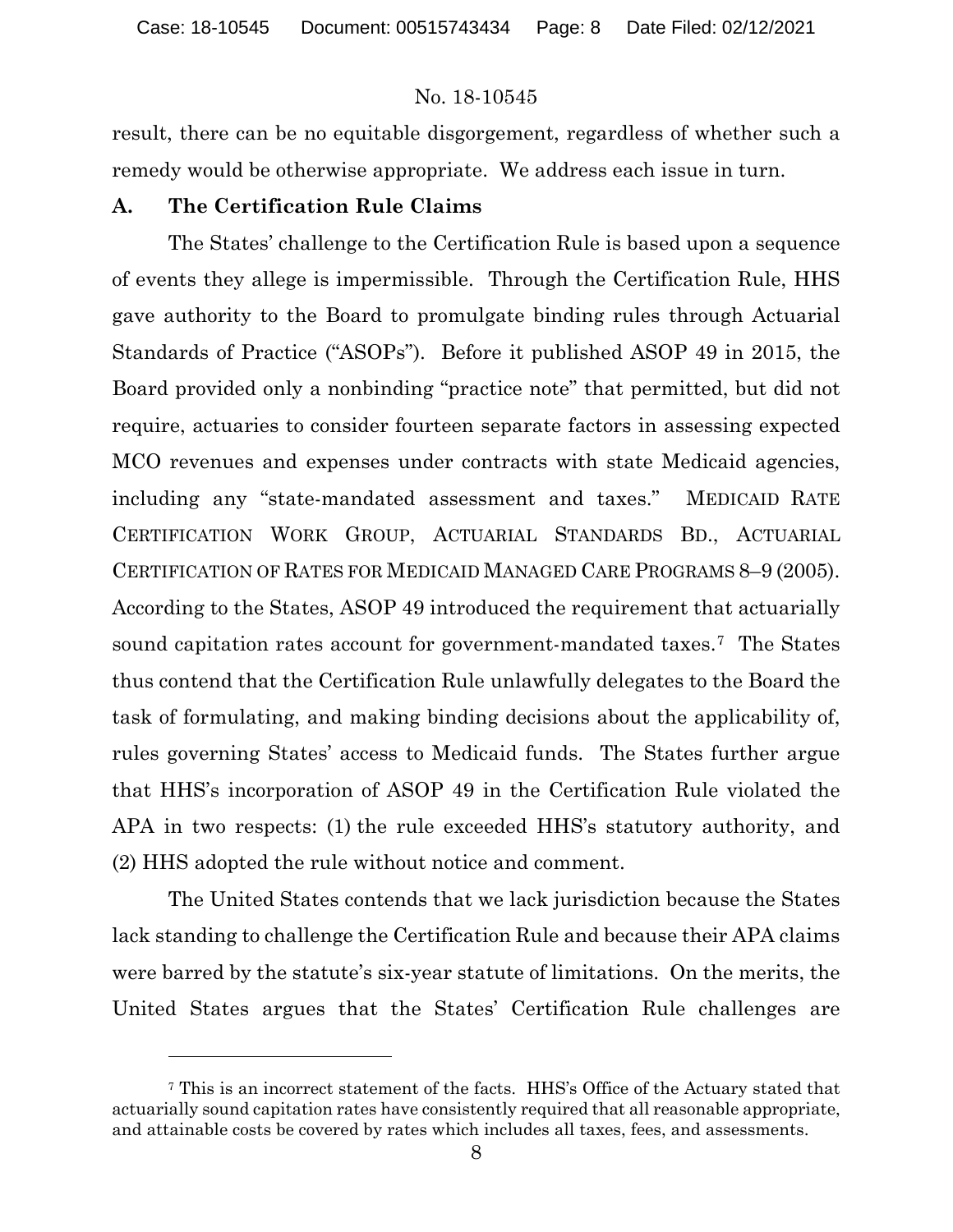premised on a misunderstanding of Section 9010 and the Certification Rule. It claims that the Board did not change the definition of actuarial soundness, but instead HHS permissibly chose to incorporate the Board's guidance on the subject.

Thus, at issue here are two jurisdictional questions: whether the States have standing and, if so, whether their APA claims are time-barred. If we have jurisdiction, we must next address the parties' merits claims: whether the Certification Rule violates the nondelegation doctrine, and whether HHS violated the APA. We hold that the States have standing for their Certification Rule claims but that their APA claims are time-barred which, in this context, is a jurisdictional issue. We therefore address the merits of only the States' nondelegation argument and hold that the Certification Rule is constitutional.

# *1. Standing*

To satisfy Article III's standing requirement, plaintiffs must demonstrate (1) an injury that is (2) fairly traceable to the defendant's allegedly unlawful conduct and that is (3) likely to be redressed by the requested relief. *Lujan v. Defs. of Wildlife*, 504 U.S. 555, 560–61 (1992). "The party invoking federal jurisdiction bears the burden of establishing these elements." *Id.* at 561 (citations omitted). At the summary judgment stage, plaintiffs "must set forth by affidavit or other evidence specific facts, which . . . will be taken to be true," to support each element. *Id.* (internal quotation marks and citation omitted). If one plaintiff has standing for a claim, then Article III is satisfied as to all plaintiffs. *Rumsfeld v. Forum for Acad. & Institutional Rights, Inc.*, 547 U.S. 47, 52 n.2 (2006) (citations omitted). We review standing issues de novo. *Nat'l Rifle Ass'n of Am., Inc. v. McCraw*, 719 F.3d 338, 343 (5th Cir. 2013) (citation omitted).

Accepting their factual allegations, summarized above, as true, we hold that the States satisfy the three requirements for standing. First, the States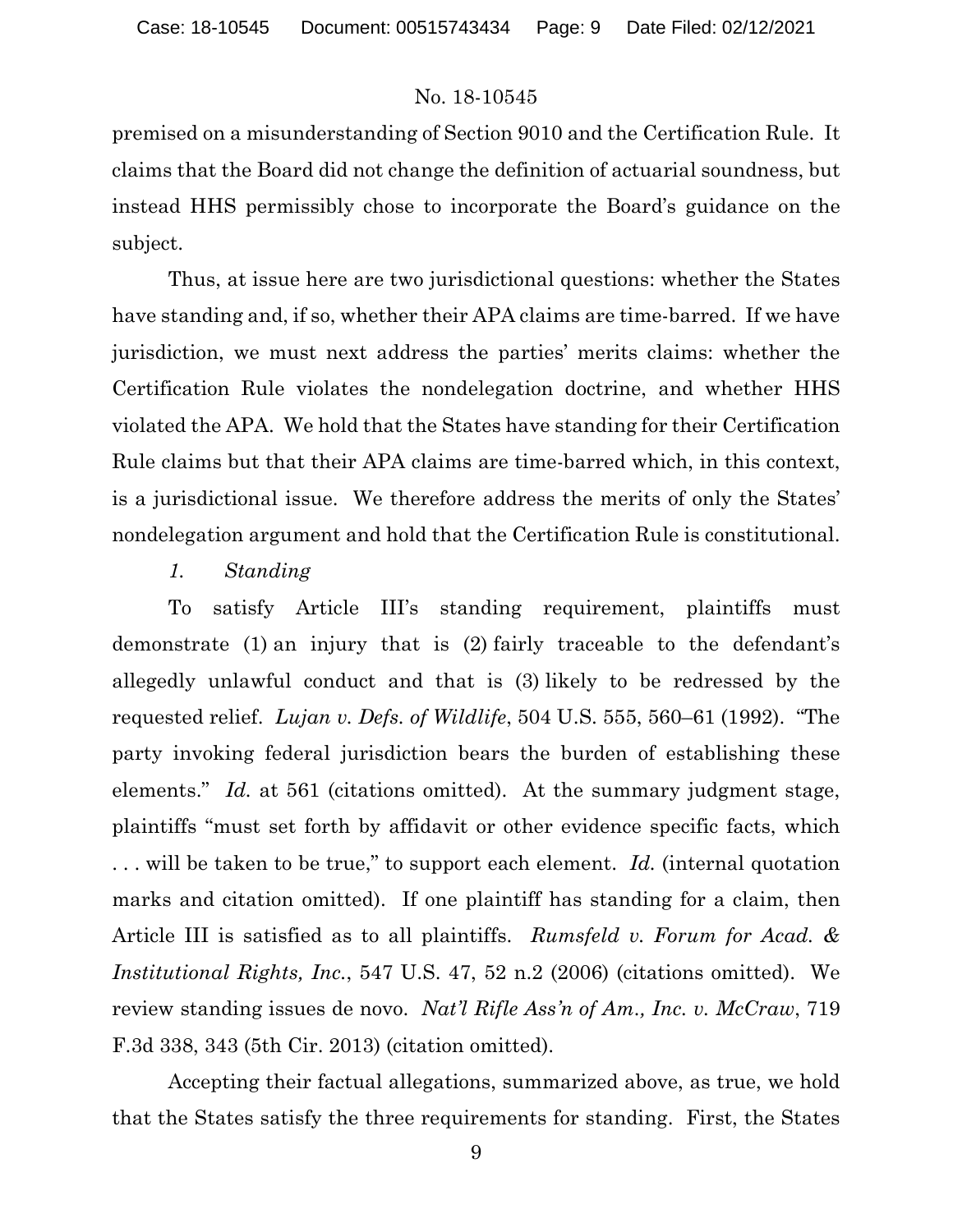alleged a particular injury in fact: having to pay millions of dollars in Provider Fees despite the ACA's explicit exemption for governmental entities. Second, the States' injury is arguably traceable to the Certification Rule. They contend that before the Board published ASOP 49, which is applied to the States via the Certification Rule, actuaries were advised that their capitation rate analysis must comport with state and federal law and that before Congress enacted the ACA, federal taxes were minor and not separately considered. ASOP 49, the States say, required them to pay the Provider Fee as part of their actuarially sound capitation rates. Though the facts underlying this argument of how the capitation rates worked under the Certification Rule before and after ASOP 49 are contested, we assume the States' view of the facts to be true for purposes of standing. *See Lujan*, 504 U.S. at 561. The attacks on ASOP 49, which have been applied to the States through the Certification Rule, are the core of this argument. Third, the States have alleged that their injury is likely to be redressed by invalidating the Certification Rule. They allege that before ASOP 49's adoption and application to the States via the Certification Rule, states still had the legal option to exclude the Provider Fee from capitation rates in their contracts with MCOs. Thus, they argue that in the rule's absence, states could not lose Medicaid funding for refusing to pay the Provider Fee "by virtue of that rule." *See Larson v. Valente*, 456 U.S. 228, 242 (1982) (holding that setting aside an allegedly unlawful statutory provision that compels plaintiffs to register and report redresses the plaintiffs' alleged injury of registering and reporting because, even though the plaintiffs could be compelled to register and report through another statutory provision, they will no longer be compelled to do so under the statutory provision at issue). Were we to rule in their favor, the Certification Rule would be invalidated and ASOP 49's explicit requirement to pay the Provider Fee would be removed.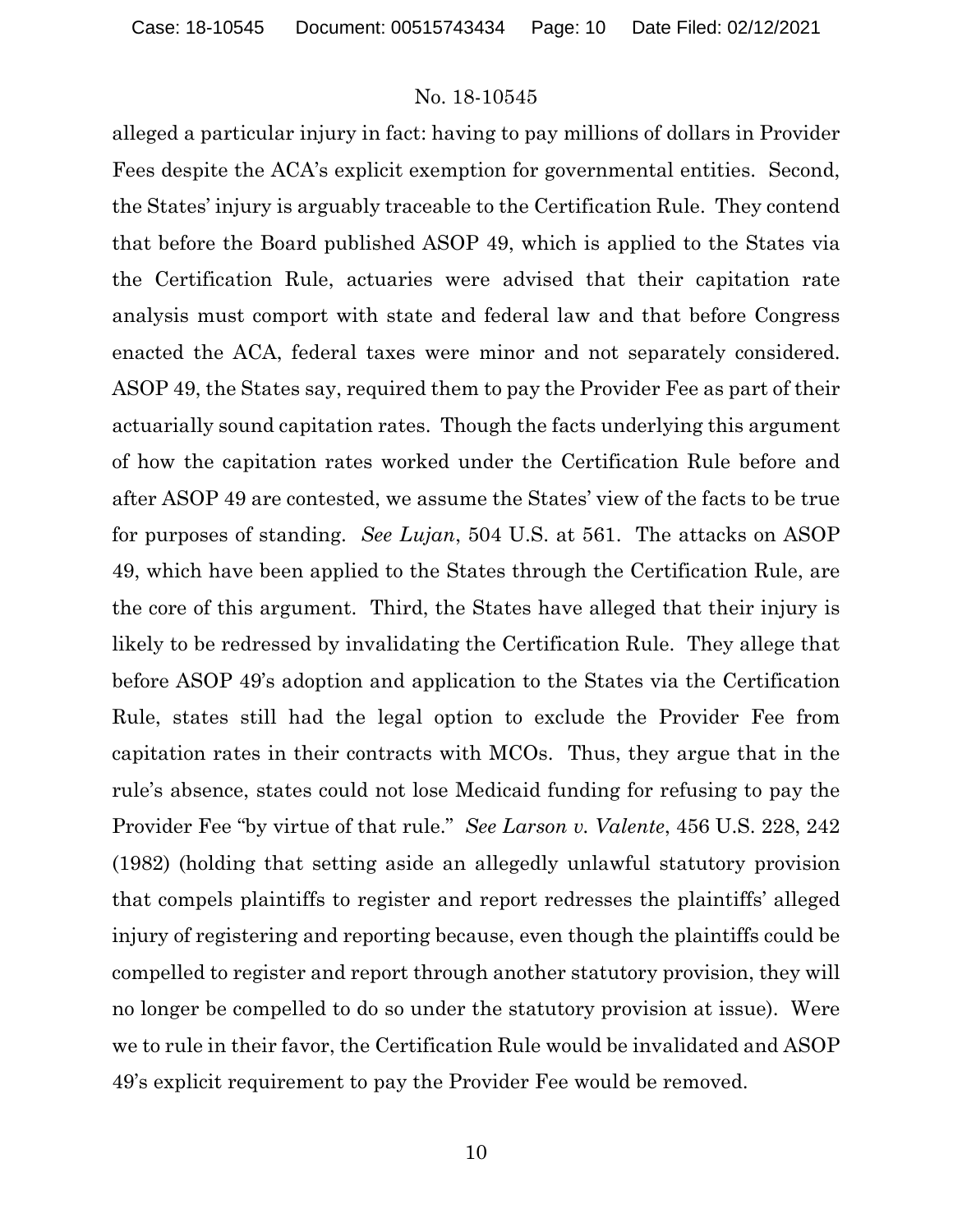The United States counters that the States' injury would not be redressed by invalidating the Certification Rule because States are required to account for the Provider Fee under 42 U.S.C. § 1396b(m)(2)(A)(iii). Indeed, as the United States notes, the States were still required to account for the Provider Fee under § 1396b after the district court invalidated the Certification Rule. Notably, the States don't challenge § 1396b here.[8](#page-10-0)

However true the United States's argument may be, the invalidation of the Certification Rule (and thereby, the removal of requiring compliance with ASOP 49) nonetheless would remove one explicit requirement to pay the Provider Fee. To be sure, the States may still be required to pay the Provider Fee under § 1396b, but this statutory injury is not complained of here. *Barrett Comput. Servs., Inc. v. PDA, Inc.*, 884 F.2d 214, 218 (5th Cir. 1989) ('[S]tanding concerns the right of a party to bring a *particular* suit." (emphasis added)). Here, the States allege they were directly forced to pay the Provider Fee per ASOP 49 and the Certification Rule. *Larson*, 456 U.S. at 242–43 (finding standing when appellants contested a "rule [that] was the sole basis for" the "discrete injury" that "gave rise to the present suit"). As such, the States attack an injury caused by the Certification Rule. Therefore, though the States may still have to pay the Provider Fee under § 1396b, success here will nonetheless remove one of two legal barriers to defeating this obligation—in other words, the States will no longer "be required to [pay the Provider Fee] by virtue of [ASOP 49 and the Certification Rule]." *Id.* at 242. Taking the States' factual allegations to be true, *see Lujan*, 504 U.S. at 561, we conclude that the States have alleged that the injury complained of in this case is redressable with a

<span id="page-10-0"></span><sup>&</sup>lt;sup>8</sup> The States have filed a second lawsuit, this time claiming that  $\S$  1396b(m)(2)(A)(iii) is being improperly interpreted and seeking to enjoin the IRS from collecting the Provider Fee from them. Complaint at 15, *Texas v. United States* (*Texas II*), No. 4:18-CV-00779 (N.D. Tex. Sept. 20, 2018), ECF No. 1.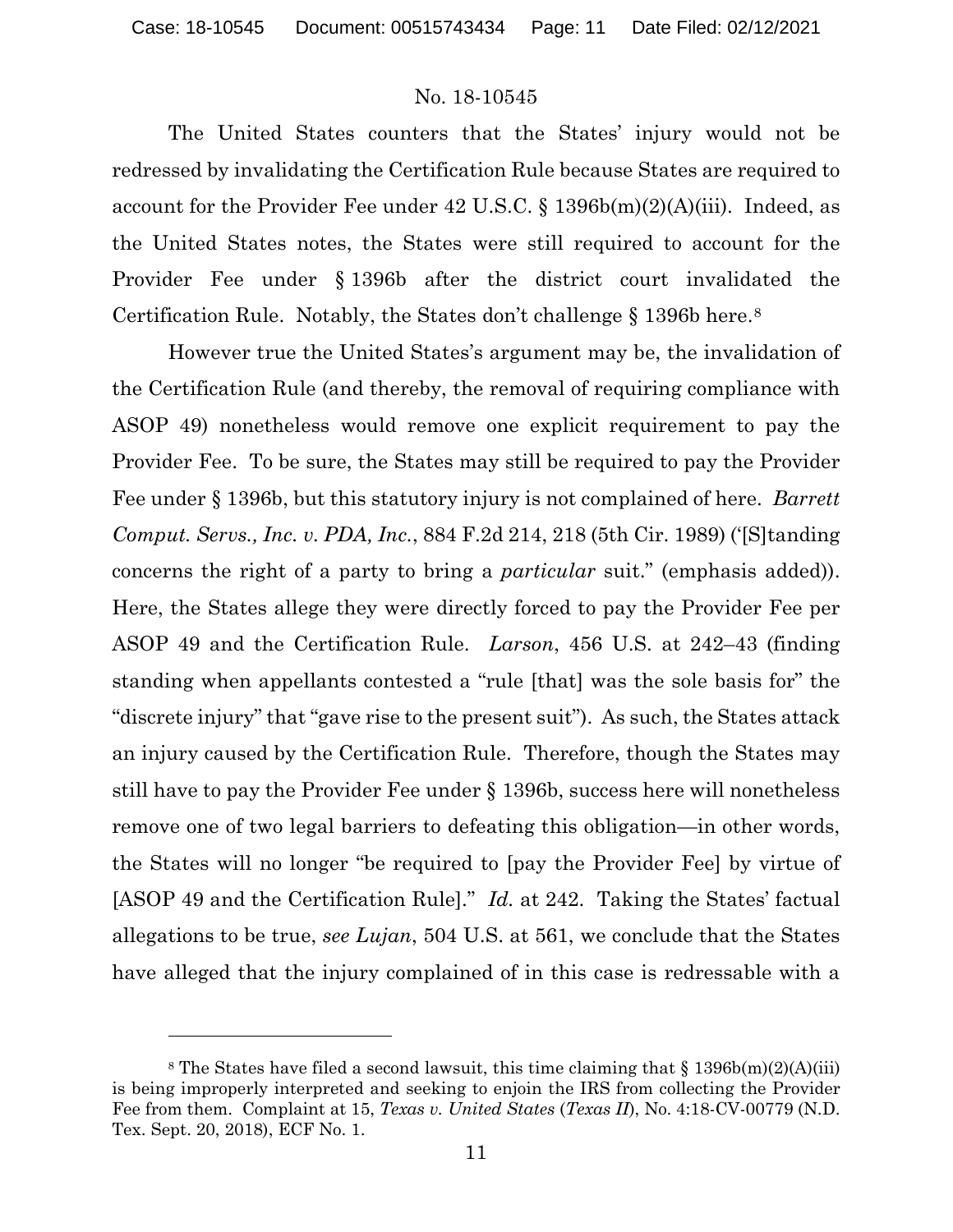favorable decision. In sum, we hold that the States have standing to raise their Certification Rule claims. (Again, focusing solely on whether, assuming the facts in the States' favor, there is a traceable, redressable injury in fact.)

### *2. Statute of Limitations*

However, we lack jurisdiction to address the States' APA claims because they are time-barred. APA challenges are governed by 28 U.S.C. § 2401(a), which provides that "every civil action commenced against the United States shall be barred unless the complaint is filed within six years after the right of action first accrues." The United States enjoys sovereign immunity unless it consents to suit, "and the terms of its consent circumscribe our jurisdiction." *Dunn-McCampbell Royalty Interest, Inc. v. Nat'l Park Serv.*, 112 F.3d 1283, 1287 (5th Cir. 1997) (citation omitted). "The applicable statute of limitations is one such term of consent," so, unlike the ordinary world of statutes of limitations, here the failure to sue the United States within the limitations period deprives us of jurisdiction. *Id.*

HHS published the Certification Rule in 2002, thirteen years before the States filed their complaint. *See* 2002 Final Rule, 67 Fed. Reg. at 40,989. However, a plaintiff may "challenge . . . a regulation after the limitations period has expired" if the claim is that the "agency exceeded its constitutional or statutory authority. To sustain such a challenge, the claimant must show some direct, final agency action involving the particular plaintiff within six years of filing suit." *Dunn-McCampbell*, 112 F.3d at 1287. An agency's action is direct and final when two criteria are satisfied. "First, the action must mark the 'consummation' of the agency's decisionmaking process." *Bennett v. Spear*, 520 U.S. 154, 177–78 (1997) (citation omitted). "[S]econd, the action must be one by which rights or obligations have been determined, or from which legal consequences will flow." *Id.* at 178 (quotation omitted). These rights,

12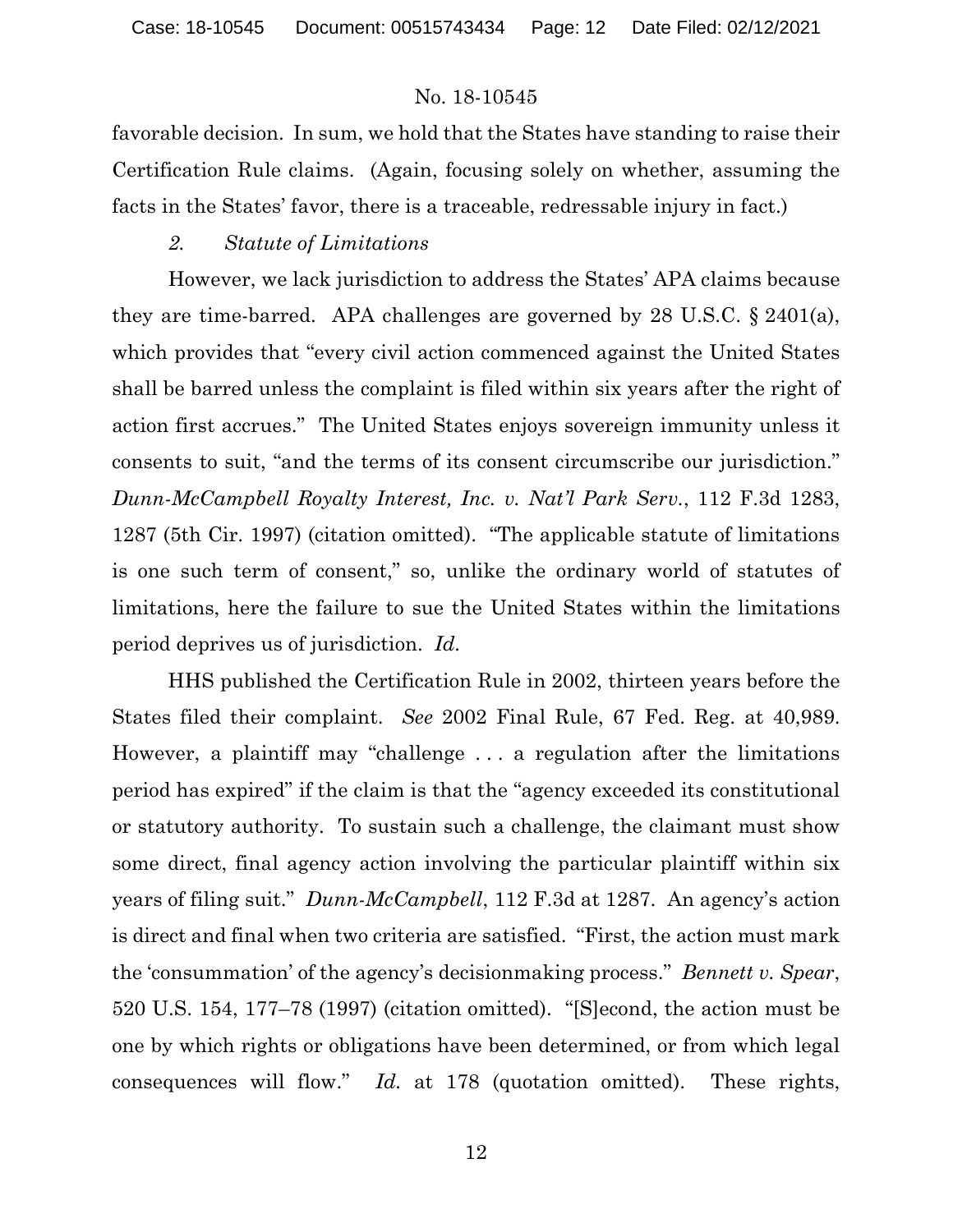obligations, or legal consequences must be new. *Nat'l Pork Producers Council v. U.S. E.P.A.*, 635 F.3d 738, 756 (5th Cir. 2011).

The district court concluded that HHS took three "direct, final agency actions" in 2015 against the States and that those actions triggered a new sixyear statute of limitations period. *Texas I*, 300 F. Supp. 3d at 839 (citation omitted). But, as the United States argues, none of these actions were direct and final.

First, the district court pointed to a 2015 letter sent by HHS to the Texas Medicaid Director approving Texas's amended MCO contract, which included Provider Fees in the capitation rates for additional groups of Medicaid beneficiaries. *Id.* This letter does not show that HHS was issuing a new ruling requiring Texas to include Provider Fees in its capitation rates. Further, Texas paid costs associated with Provider Fees for the 2013 calendar year even though the 2015 letter applied only from May 1, 2015 to August 31, 2015. Thus, even before the letter, Texas accounted for the Provider Fee in its capitation rates. The letter did not mark a change to Texas's obligation under the Certification Rule.

Second, the district court stated that the government's collection of the Provider Fee through the States' 2015 capitation rate constituted direct, final agency action. *Id.* But, as explained above, the IRS does not collect the Provider Fee directly from states. The government's decision to collect from MCOs is not a "direct . . . action involving the [States]." *See Dunn-McCampbell*, 112 F.3d at 1287. As such, this argument does not support the district court's conclusion.

Third, the district court stated that HHS's 2015 guidance document "for use in setting [capitation] rates . . . for any managed care program subject to the actuarial soundness requirements" obligated the States to include the cost of the Provider Fee in their capitation rate calculations in 2015. *Texas I*, 300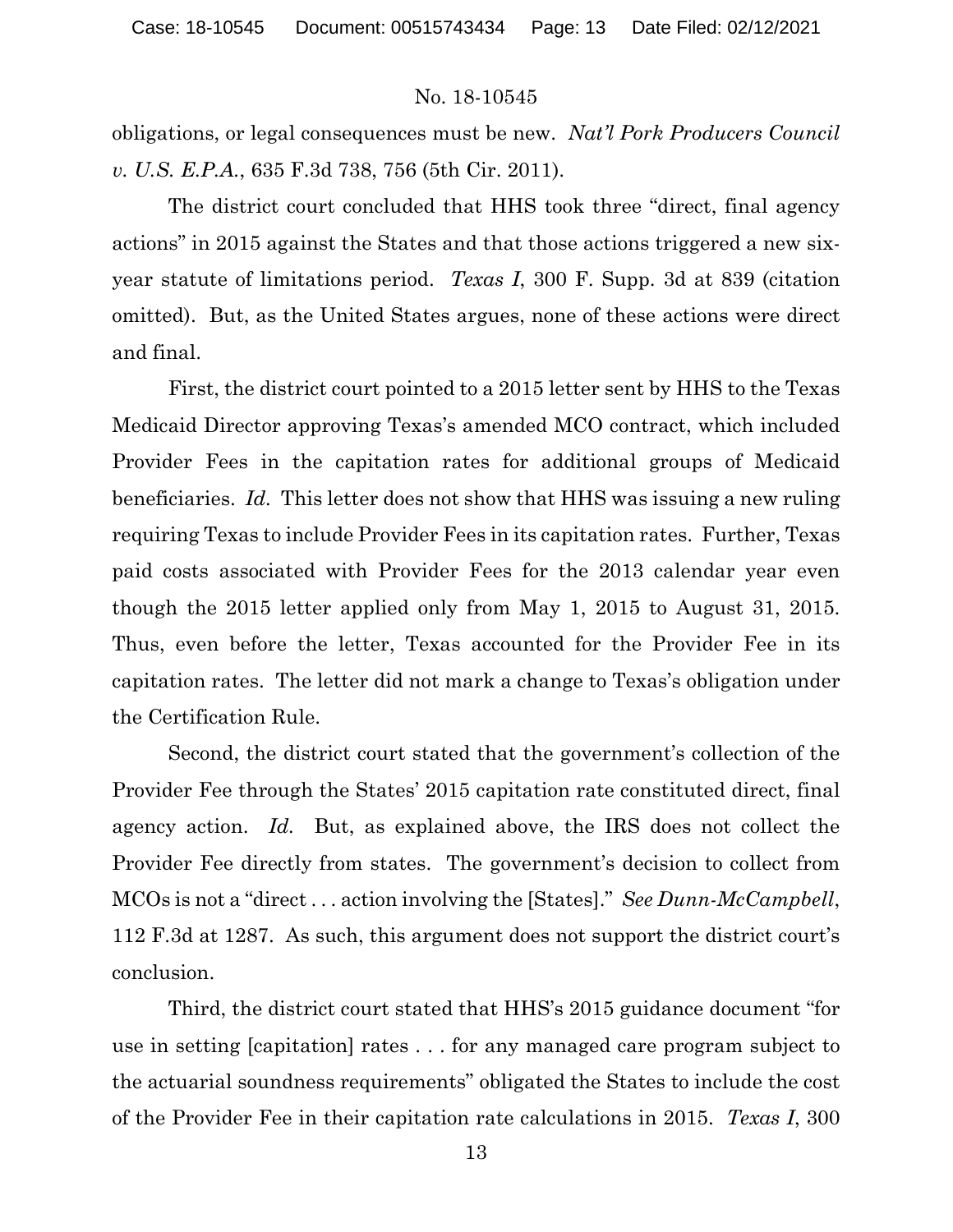F. Supp. 3d at 839–40 (citation omitted). Once again, the guidance document did not create any new obligations or consequences; it restated that for capitation rates to be actuarially sound, they had to be consistent with ASOPs, including ASOP 49. But this requirement has existed since HHS promulgated the Certification Rule. *See* 2002 Final Rule, 67 Fed. Reg. at 41,097 (requiring that capitation rates be "certified . . . by actuaries who . . . follow the practice standards established by the Actuarial Standards Board"). The publication of ASOP 49 in 2015 did not create any new obligation or legal consequence either. Actuarially sound capitation rates have consistently required that all reasonable, appropriate, and attainable costs be covered by rates; this includes all taxes, fees, and assessments.

We conclude that HHS took no direct, final agency action in 2015 to create a new obligation. The States identified no other such action that occurred after 2009 (when the six-year statute of limitations expired). We thus reverse the district court's judgment on the States' APA claims and dismiss those claims as time barred.

#### *3. Nondelegation Doctrine*

Because we lack jurisdiction over the States' APA claims, the only claim we address on the merits is whether HHS unlawfully delegated authority to the Board when it promulgated the Certification Rule. The United States argues that the Certification Rule was not an unlawful delegation because HHS simply "prescribed the conditions" necessary to receive federal funds. *See Currin v. Wallace*, 306 U.S. 1, 16 (1939) (brackets omitted). The States disagree, arguing that the Certification Rule impermissibly gave the Board and its actuaries—private actors—a discretionary veto over HHS's approval of States' Medicaid contracts, as well as the power to define the content of a federal law as it applies to someone else. The district court held that the Certification Rule unlawfully vested in the Board and its actuaries the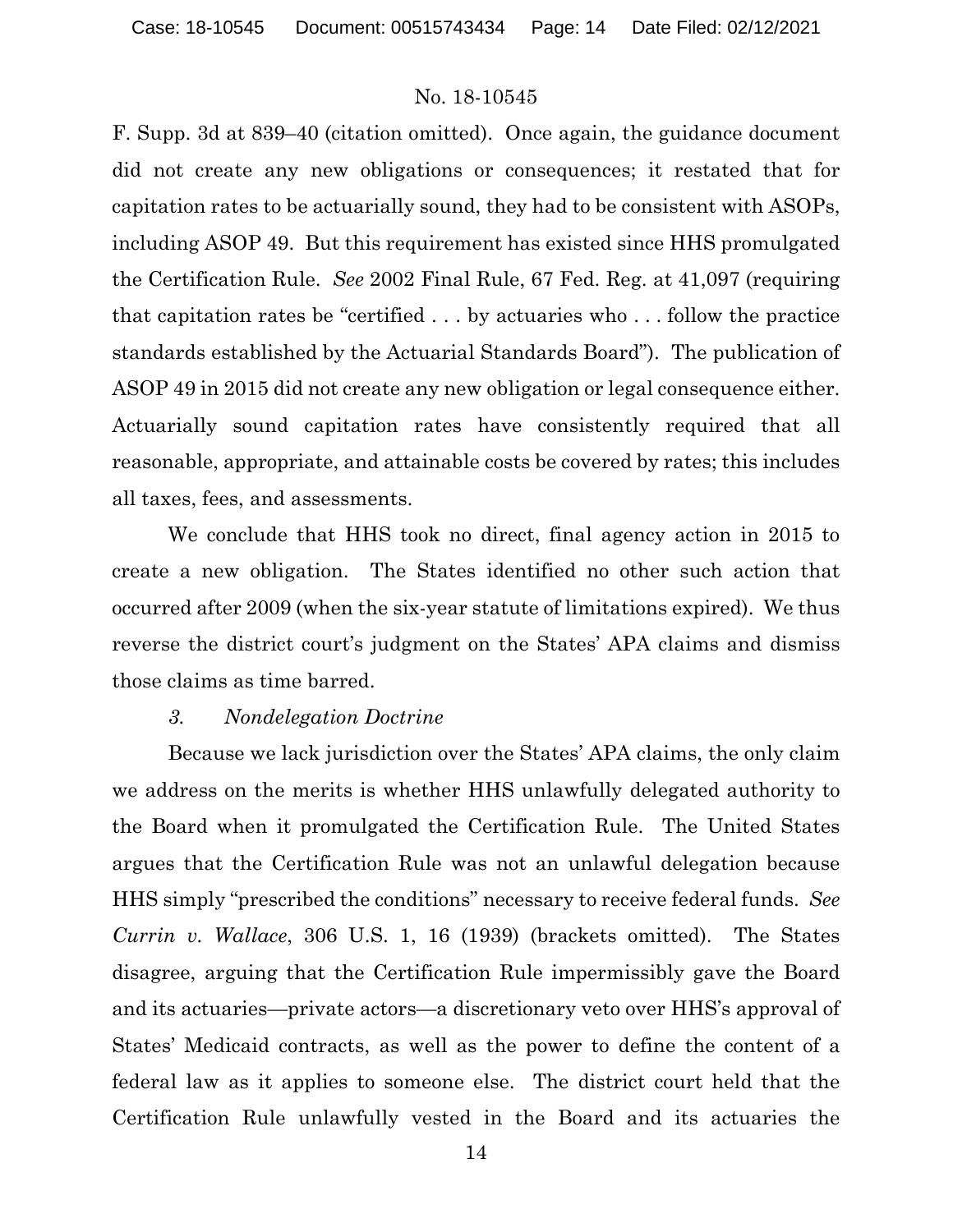legislative power to set rules on actuarial soundness and to veto executive action that does not comply with such rules. *Texas I*, 300 F. Supp. 3d at 843– 48. We hold that it did not.

A federal agency may not "abdicate its statutory duties" by delegating them to a private entity. *See Sierra Club v. Lynn*, 502 F.2d 43, 59 (5th Cir. 1974). But an agency does not improperly subdelegate its authority when it "reasonabl[y] condition[s]" federal approval on an outside party's determination of some issue; such conditions only amount to legitimate requests for input. *See, e.g.*, *U.S. Telecom Ass'n v. FCC*, 359 F.3d 554, 566–67 (D.C. Cir. 2004). Therefore, the primary inquiry here is whether HHS's requirements—that state-MCO contracts be certified by a qualified actuary and that the Board's practice standards be followed—were reasonable conditions for approving the contracts. *See id.* at 567.

A condition is reasonable if there is "a reasonable connection between the outside entity's decision and the federal agency's determination." *Id.* By way of example, the Third Circuit has upheld a U.S. Department of Homeland Security's ("DHS's") regulation requiring H-2B visa employers to first obtain a temporary labor certification from the U.S. Department of Labor ("DOL"). *La. Forestry Ass'n v. Sec'y U.S. Dep't of Labor*, 745 F.3d 653, 672–73 (3d Cir. 2014). In so doing, the Third Circuit observed that there was a reasonable connection in DHS conditioning an H-2B visa on a certification from DOL: Congress charged DHS with admitting aliens into the United States to perform temporary work that cannot be performed by unemployed persons in this country, *id.* at 672 (citing 8 U.S.C. §§ 1101(a)(15)(H)(ii)(b), 1184(c)(1)), and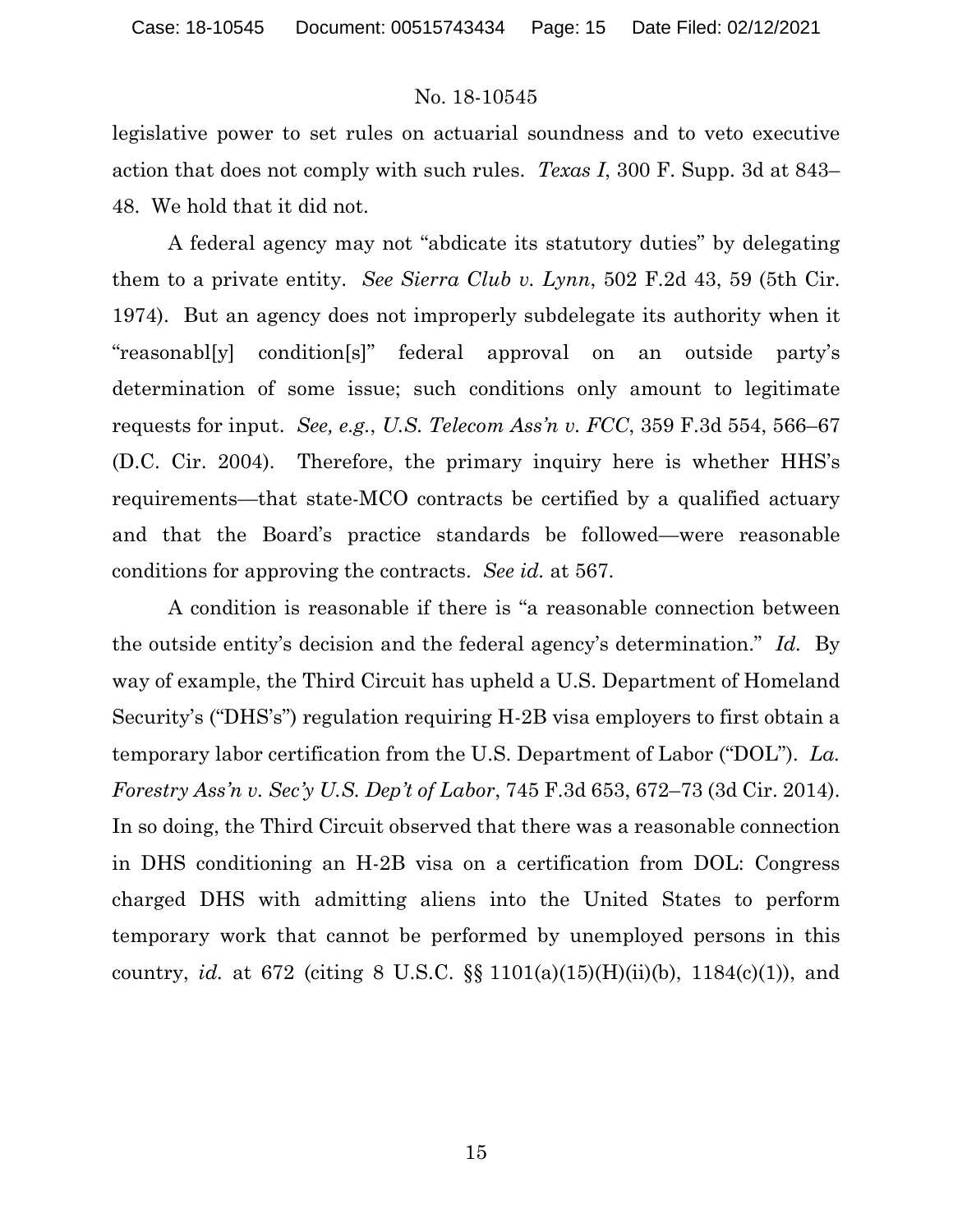DOL could help in that analysis by bringing to bear its "institutional expertise in labor and employment matters," *La Forestry Ass'n*, 745 F.3d at 673.[9](#page-15-0)

The Certification Rule's conditions for actuarial soundness, like the DHS conditions addressed by the Third Circuit,  $10$  are reasonable. Congress requires capitation rates to be actuarially sound, as defined by HHS. *See* 42 U.S.C. § 1396b(m)(2)(A)(xiii). HHS imposed the Certification Rule as a condition for actuarial soundness.  $42 \text{ C.F.R.}$  §  $438.6(c)(1)(i)(C)$ . Certification by a qualified actuary who applies the Board's standards is reasonably connected to ensuring actuarially sound rates because the Board and a qualified actuary have institutional expertise in actuarial principles and practices. Indeed, HHS simply incorporated the Board's actuarial standards into its Certification Rule, a common and accepted practice by federal agencies. *See Am. Soc'y for Testing & Materials v. Public.Resource.Org, Inc.*, 896 F.3d 437, 442 (D.C. Cir. 2018) (noting that federal agencies have incorporated by reference over 1,200 standards established by private organizations);[11](#page-15-2) *Amerada Hess Pipeline Corp. v. F.E.R.C.*, 117 F.3d 596, 601 (D.C. Cir. 1997) (holding that a federal

<span id="page-15-0"></span><sup>9</sup> The Tenth Circuit, in an unpublished opinion, held opposite to the Third Circuit and concluded that DHS subdelegated authority to DOL. *G.H. Daniels III & Assocs., Inc. v. Perez*, 626 F. App'x 205, 211 (10th Cir. 2015). It determined that DOL's certification was not a condition for granting agency approval because DOL has the final say when it denies a certification. *Id.* But that is the nature of conditions: any condition, if not satisfied, prevents federal approval. By the Tenth Circuit's logic*,* it seems that *every* third-party condition for granting federal agency approval is a subdelegation. That result is impossible to square with the very existence of a condition analysis. *See U.S. Telecom*, 359 F.3d at 565–68. The Third Circuit's reasoning is therefore more persuasive.

<span id="page-15-1"></span><sup>10</sup> Although the Certification Rule differs from the DHS condition in *Louisiana Forestry* insofar as the Certification Rule incorporates the standards of and requires approval by private entities, this private/public distinction is not relevant to our analysis. *See U.S. Telecom*, 359 F.3d at 566 (rejecting the argument that the "limitations on an administrative agency's power to subdelegate might be less stringent if the delegee is a sovereign entity rather than a private group"). *Louisiana Forestry* therefore remains on-point and instructive.

<span id="page-15-2"></span><sup>11</sup> Therefore, accepting the States' argument would jeopardize over a thousand regulations promulgated by federal agencies.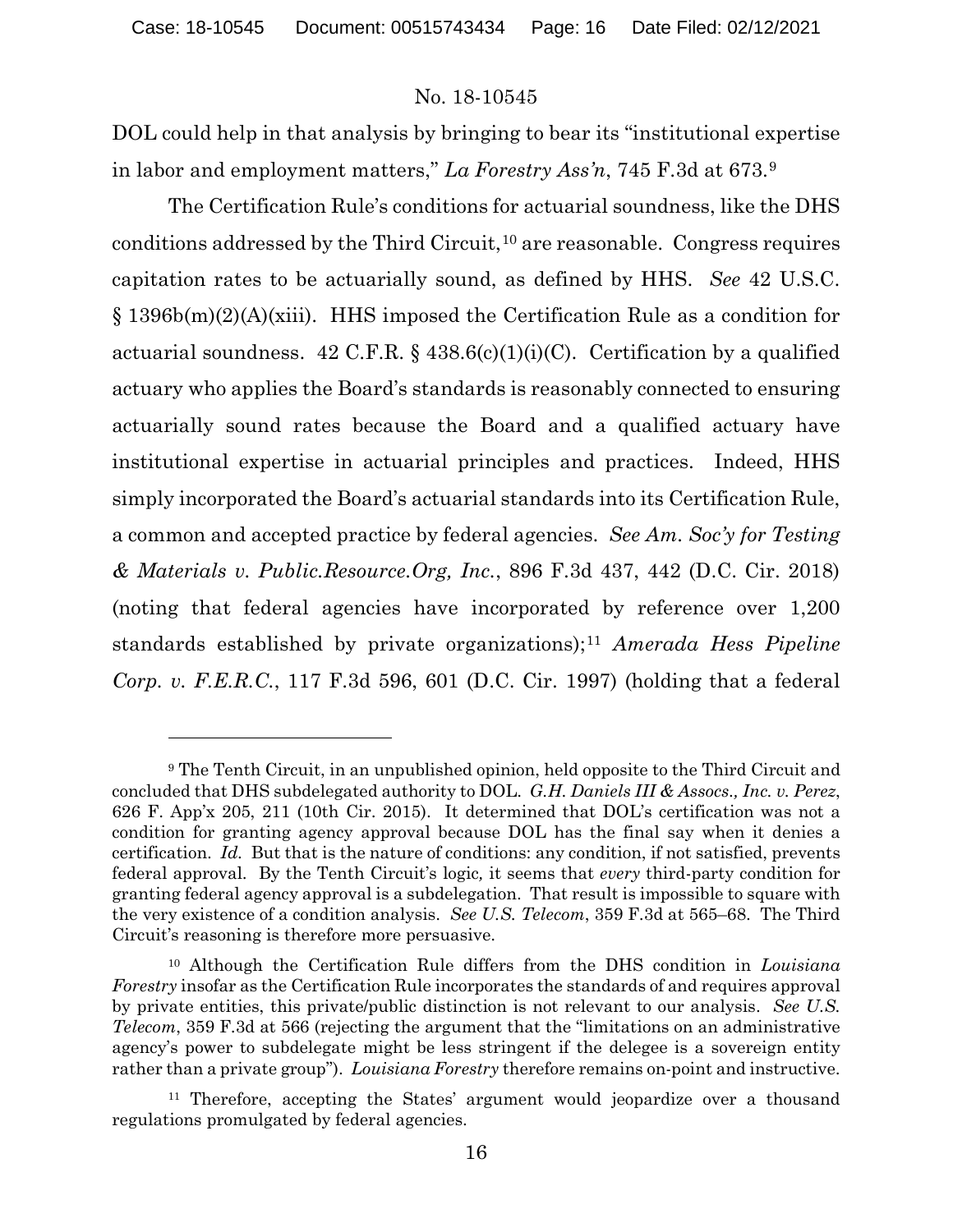agency did not abdicate its authority by adopting generally accepted accounting principles, noting that it would be anomalous to accord agency deference when an agency invented standards but not when an agency's expertise led the agency to incorporate standards endorsed by experts in the field). Thus, as the United States remarked, "HHS could achieve *exactly the same result* by promulgating regulations that adopted the substance of the ... Board's standards." Accordingly, we hold that the Certification Rule's actuarial certification requirement and incorporation of the Board's practice standards are reasonable conditions, not subdelegations of authority.

But, even assuming arguendo that HHS subdelegated authority to private entities, such subdelegations were not unlawful. Agencies may subdelegate to private entities so long as the entities "function subordinately to" the federal agency and the federal agency "has authority and surveillance over [their] activities." *Sunshine Anthracite Coal Co. v. Adkins*, 310 U.S. 381, 399 (1940);[12](#page-16-0) *cf. Lynn*, 502 F.2d at 59 (holding that total delegation or "rubber stamping" is impermissible). An agency retains final reviewing authority if it "independently perform[s] its reviewing, analytical and judgmental functions." *Lynn*, 502 F.2d at 59. We have therefore held, for instance, that a federal agency's requirement that depreciation expenses reflect "state regulator approved depreciation rates" was not an unlawful subdelegation because the agency "exercised its role when it initially reviewed and accepted the . . .

<span id="page-16-0"></span><sup>12</sup> *See also R.H. Johnson & Co. v. SEC*, 198 F.2d 690, 695 (2d Cir. 1952) (holding that an agency did not unconstitutionally subdelegate powers to a private entity because the agency retained power to approve or disapprove rules and to review disciplinary actions); *Nat'l Park & Conservation Ass'n v. Stanton*, 54 F. Supp. 2d 7, 19 (D.D.C. 1999) ("Delegations by federal agencies to private parties are, however, valid so long as the federal agency or official retains final reviewing authority." (citations omitted)).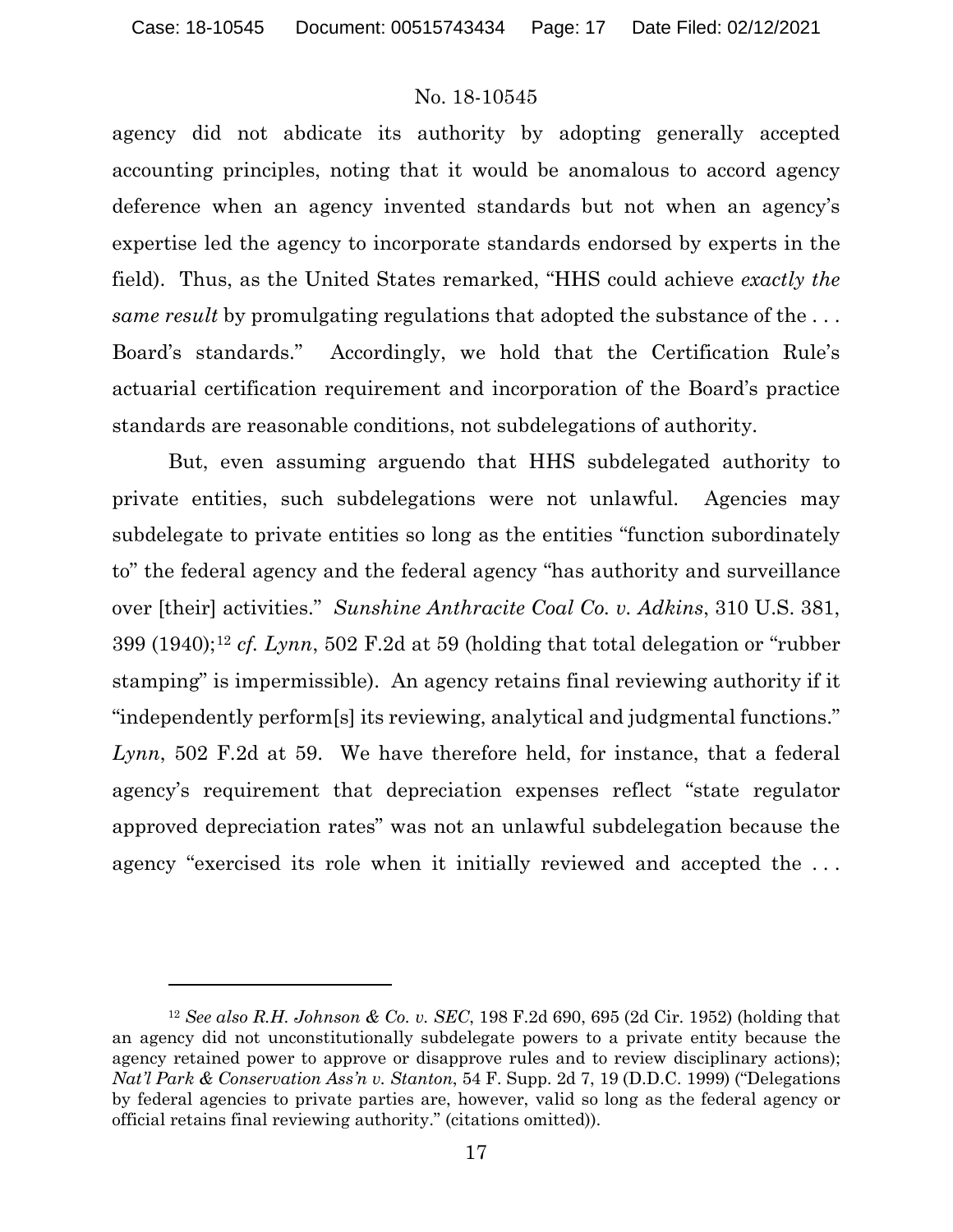incorporati[on] [of] the state agencies' depreciation rates."[13](#page-17-0) *La. Pub. Serv. Comm'n v. F.E.R.C.*, 761 F.3d 540, 551–52 (5th Cir. 2014). The D.C. Circuit has even come to similar results with respect to approvals hinging on the work of private actuarial entities like those at issue in this case. *Tabor v. Joint Bd. for Enrollment of Actuaries*, 566 F.2d 705, 708 & n.5 (D.C. Cir. 1977) (holding that an agency may subdelegate certain components of actuary certification for administering federal pension plans to a private agency because the certification process was "superintended by the [agency] in every respect," insofar as the agency ultimately certified each actuary).<sup>[14](#page-17-1)</sup>

Here, HHS's subdelegation of certain actuarial soundness requirements to the Board did not divest HHS of its final reviewing authority. HHS "reviewed and accepted" the Board's standards. *See La. Pub. Serv. Comm'n*, 761 F.3d at 552; *accord* 2002 Final Rule, 67 Fed. Reg. at 40,998. Further, HHS has the ultimate authority to approve a state's contract with MCOs; certification is a small part of the approval process. To obtain HHS approval of its capitation rate for reimbursement purposes, a state sends its MCO

<span id="page-17-0"></span><sup>13</sup> We also noted that the federal agency would "continue to exercise oversight of the state rates in a Section 206 complaint proceeding," which provides that any entity that wants to change the depreciation rates may seek modification with the agency through a Section 206 filing. *La. Pub. Serv. Comm'n*, 761 F.3d at 552. States retain a similar recourse here: any state dissatisfied with the Board's practice standards can petition HHS for "amendment[] or repeal" of the Certification Rule's requirement that the Board's practice standards be followed. *See* 5 U.S.C. § 553(e).

<span id="page-17-1"></span><sup>&</sup>lt;sup>14</sup> Applying similar reasoning, the D.C. Circuit also upheld an agency regulation that permitted nonprofit organizations to stage political candidacy debates so long as they "use[d] pre-established objective criteria to determine which candidates may participate in a debate." *Perot v. FEC*, 97 F.3d 553, 556, 559–60 (D.C. Cir. 1996) (per curiam) (quoting 11 C.F.R. § 110.13). Although the agency gave private entities "the latitude to choose their own 'objective criteria,'" such private entities acted at their peril if they did not first secure an agency advisory opinion that their criteria were satisfactory. *Perot*, 97 F.3d at 560. The court thus determined that "[t]he authority to determine what the term 'objective criteria' means rest[ed] with the agency" and held that the agency did not unconstitutionally subdelegate legislative authority. *Id.*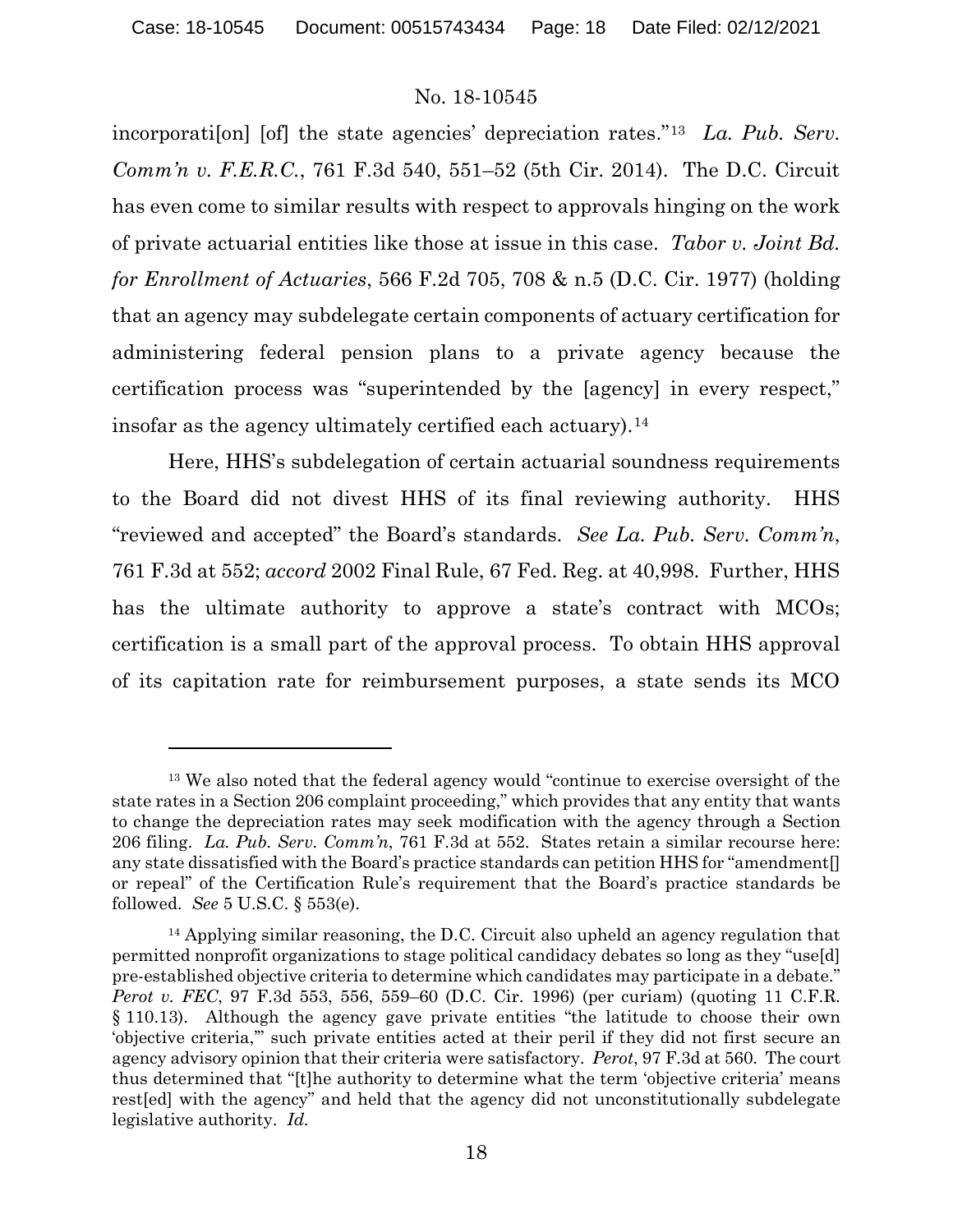contract to the appropriate HHS Regional Office. If the state provides all required documentation, the Office of the Actuary ("OACT"), an office within HHS, will begin its actuarial review. OACT reviews the contract by looking at all of the assumptions, data, and methodology in the rate certification to ensure the certification is consistent with actuarial principles and methods. If OACT determines that the capitation rates are actuarially sound, it will write a memo confirming this conclusion and send the contract to HHS's Center for Medicaid and CHIP (Children's Health Insurance Program) Services<sup>[15](#page-18-0)</sup> for final review. The Center will then review the rate certification and OACT's memo and approve the contract if it finds no issues. The contract approval process is closely "superintended by [HHS] in every respect." *See Tabor*, 566 F.2d at 708 n.5. Therefore, even assuming arguendo that HHS subdelegated certain actuarial soundness requirements to third parties, we hold that HHS's subdelegations were lawful.

# **B. Section 9010 Claims**[16](#page-18-1)

The States raise two constitutional challenges against Section 9010. They claim that it violates the Spending Clause and the Tenth Amendment doctrine of intergovernmental tax immunity. We address each claim in turn and hold that Section 9010 does not violate either constitutional provision.

<span id="page-18-0"></span><sup>&</sup>lt;sup>15</sup> The Center for Medicaid and CHIP Services is the component of HHS that is "responsible for the various components of policy development and operations for Medicaid, [CHIP], and the Basic Health Program . . . ." *See Organization*, CTRS. FOR MEDICARE & MEDICAID SERVS., http://www.medicaid.gov/about-us/organization/index.html (last visited July 17, 2020). In that regard, the Center oversees state-MCO contract approvals.

<span id="page-18-1"></span><sup>16</sup> While the United States does not contest standing on this, we note that the States have standing for their Provider Fee claims. *See Adarand Constructors, Inc. v. Mineta*, 534 U.S. 103, 110 (2001) (per curiam) (citation omitted) (holding that courts must examine standing sua sponte if it has erroneously been assumed below). The States allege that they were injured when they were forced to pay the Provider Fee. This injury is traceable to the United States's allegedly unlawful conduct of enforcing Section 9010 after Congress imposed the Provider Fee as part of the ACA. *See* PPACA § 9010(a), 124 Stat. at 865. Invalidating the Provider Fee would thus redress the States' claimed injury.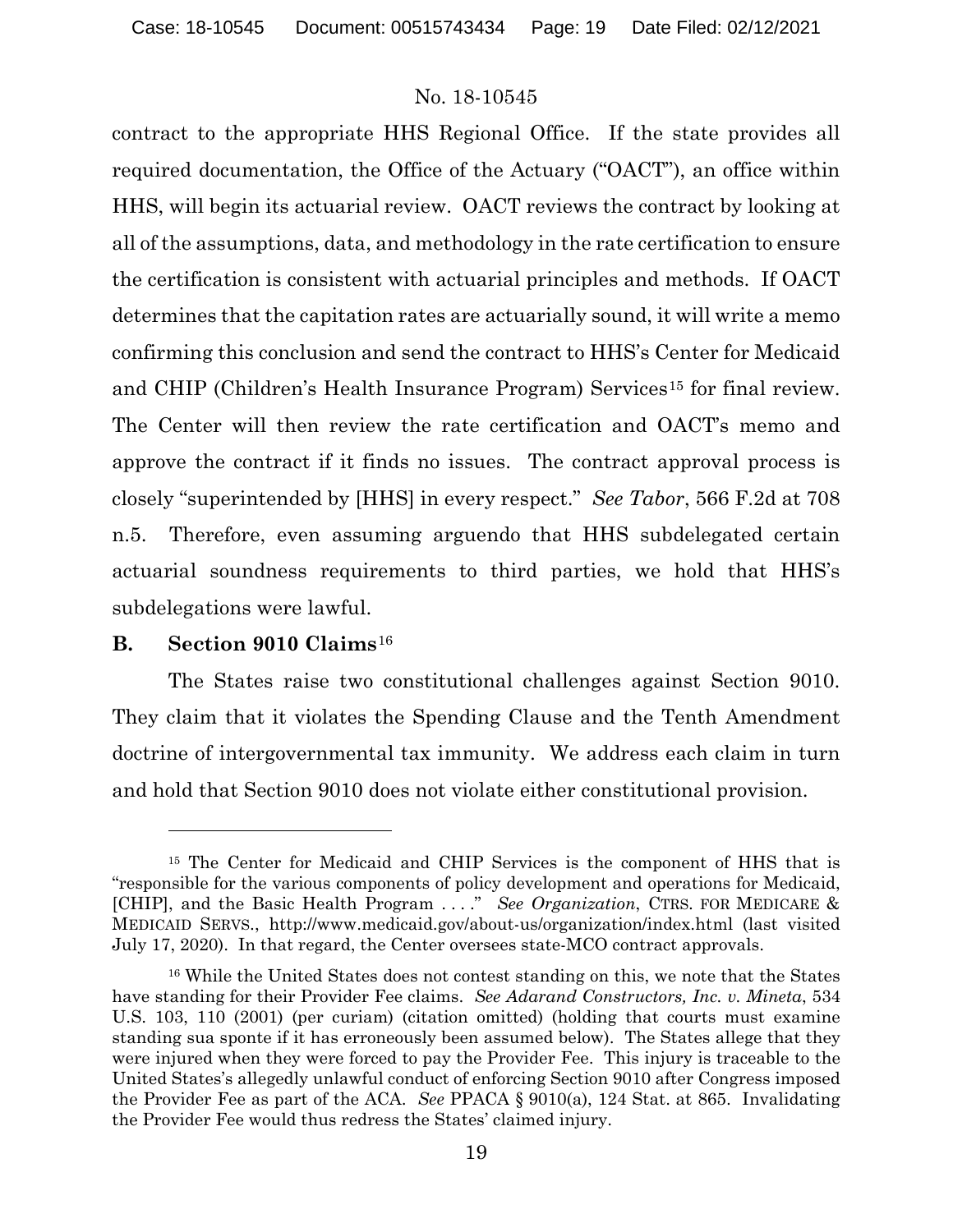### *1. Spending Clause*

The parties contest whether the Spending Clause applies to Section 9010 at all. The United States argues that Section 9010 is instead a constitutional tax that Congress imposed under its taxing power, which fully resolves the Spending Clause claim. The States argue that the Provider Fee, as applied to them, functions as a condition on spending and thus implicates the Spending Clause. We hold that the Provider Fee is a constitutional tax that fully resolves the States' Spending Clause claim and does not impose a condition on spending.

For a payment requirement to qualify as a tax, it must "produce[] at least some revenue for the Government." *Nat'l Fed'n of Indep. Bus. v. Sebelius*  (*NFIB*), 567 U.S. 519, 564 (2012). In addition, the Supreme Court has identified three factors to be considered in determining whether a payment requirement is a tax rather than a penalty: (1) whether the tax is enforced by the IRS; (2) whether the tax "impose[s] an exceedingly heavy burden"; and (3) whether the tax has a scienter requirement, which is typical of a penalty. *Id.* at 565–66. The Provider Fee produces revenue for the United States and satisfies at least two of the three factors.<sup>[17](#page-19-0)</sup> The Provider Fee is enforced by the IRS, *see* 26 C.F.R. § 57.8, and applies to any covered entity regardless of scienter, PPACA § 9010(a), 124 Stat. at 865. Indeed, several Supreme Court justices have noted that the Provider Fee is a tax. *See NFIB*, 567 U.S. at 694, 698 (Scalia, Kennedy, Thomas & Alito, JJ., dissenting) (identifying Section 9010 as an "excise tax"). So have the parties.

<span id="page-19-0"></span><sup>&</sup>lt;sup>17</sup> The record does not indicate what percentage of a covered entity's net revenue is allocated to paying the Provider Fee. Thus, we cannot evaluate whether the Provider Fee "impose[s] an exceedingly heavy burden," *see NFIB*, 567 U.S. at 565, but the absence of such evidence does not support the States' argument.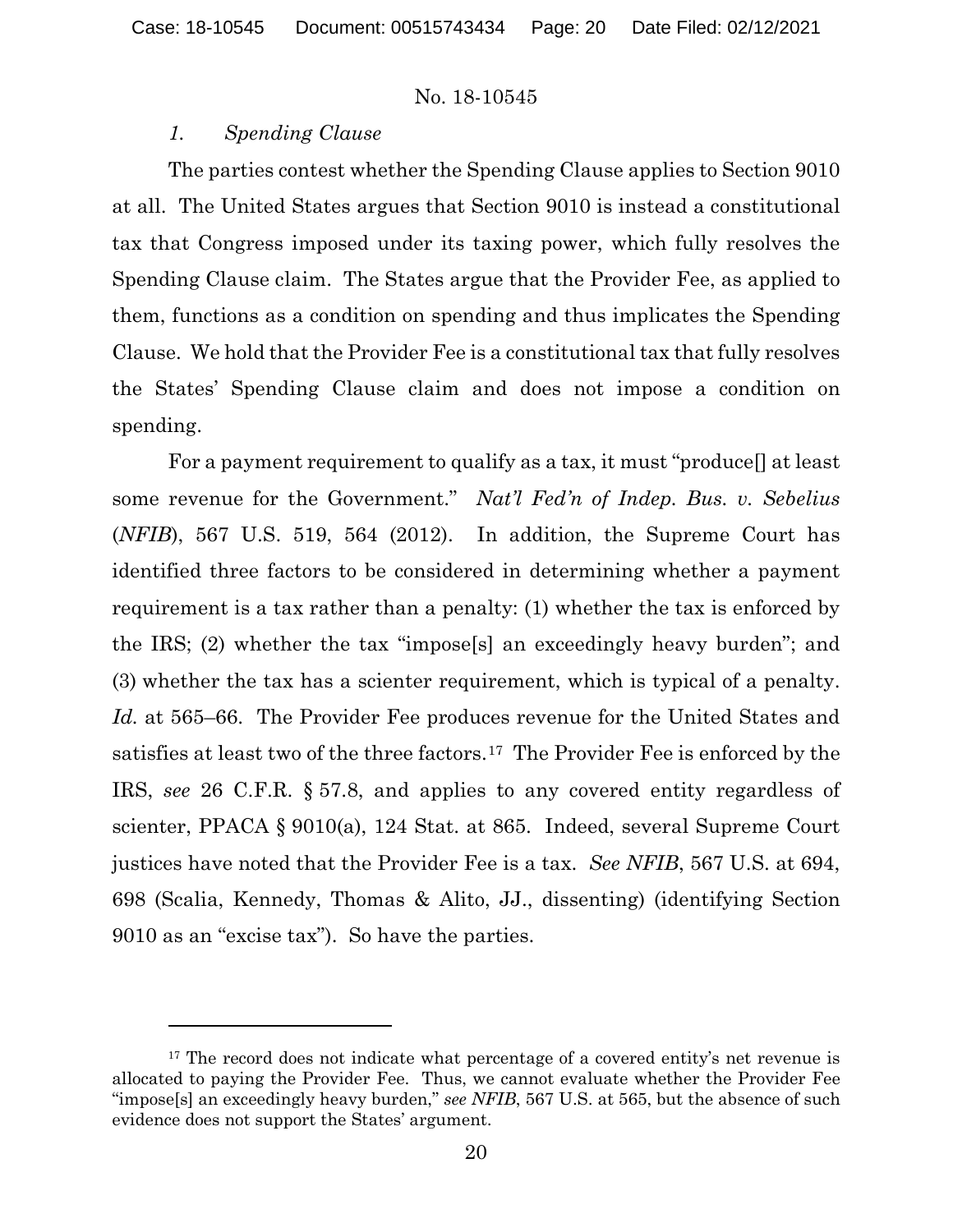Section 9010's constitutionality as a legitimate tax fully resolves the States' Spending Clause claim. *See id.* at 561, 563 (holding that even though the ACA's individual mandate was unconstitutional under the Commerce Clause, it would uphold the mandate if it were constitutional under the taxing clause). Although the States argue that Section 9010 imposes a condition on their Medicaid funding, we conclude that it does not. *See* PPACA § 9010(a), 124 Stat. at 865. The specific Medicaid funding condition that the States contest is in the Medicaid Act. 42 U.S.C.  $\S$  1396b(m)(2)(A)(iii) (requiring that for states to receive Medicaid reimbursement, their expenditures "for payment . . . under a prepaid capitation basis . . . for services provided by any entity . . . [must be] made on an actuarially sound basis"). The States do not contest the constitutionality of this section,<sup>[18](#page-20-0)</sup> and they thus do not have a Spending Clause claim. In sum, we hold that the Provider Fee is a constitutional tax that does not violate the Spending Clause.

# *2. Tenth Amendment—Intergovernmental Tax Immunity*

Although a constitutional tax properly enacted through Congress's taxing power is generally not subject to other constitutional provisions, the Tenth Amendment doctrine of intergovernmental tax immunity imposes two limitations when the federal government imposes an indirect tax, like Section 9010, on states. *See South Carolina v. Baker*, 485 U.S. 505, 523 (1988).[19](#page-20-1) First, the tax must not discriminate against states or those with whom they deal. *Id*.

<sup>18</sup> Indeed, they conceded as much at oral argument.

<span id="page-20-1"></span><span id="page-20-0"></span><sup>19</sup> A tax is imposed directly on states only "when the levy falls on the [states themselves], or on an agency or instrumentality so closely connected to" the states that the agency or instrumentality cannot be viewed as separate from the states. *Baker*, 485 U.S. at 523 (internal quotation marks and citation omitted). MCOs are not so closely connected to the states that they cannot be viewed as separate from them. *See* PPACA § 9010(c)(1), 124 Stat. at 866 (defining a "covered entity" as "any entity which provides health insurance for any United States health risk").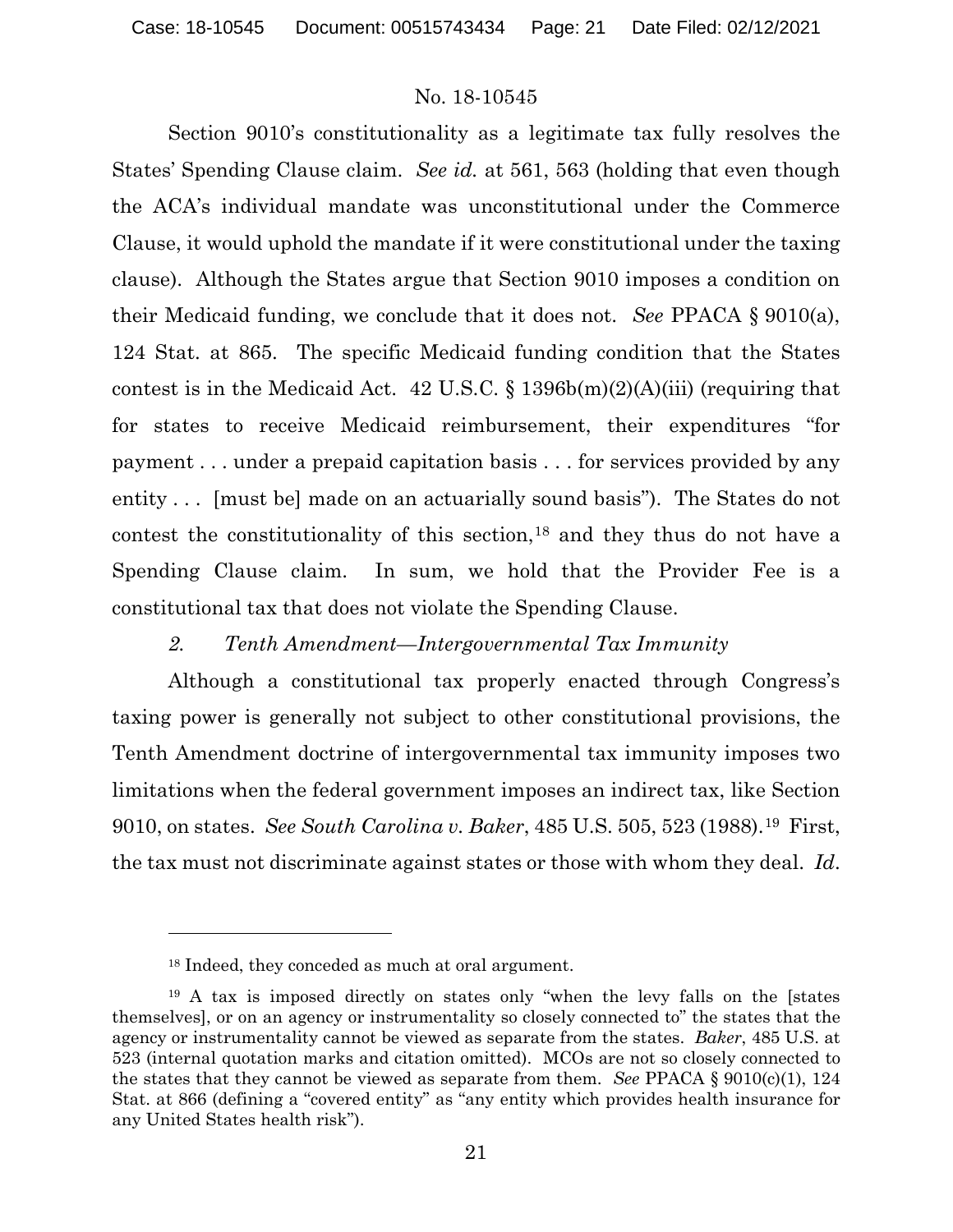Second, the "legal incidence" of the tax may not fall on states. *United States v. Fresno Cty.*, 429 U.S. 452, 459 (1977). We hold that Section 9010 satisfies both requirements.

# a. Discrimination Against Entities

The Provider Fee is nondiscriminatory because it is imposed on "any entity which provides health insurance," subject to certain non-state-based exclusions. PPACA § 9010(c), 124 Stat. at 866. It does not impose the Provider Fee on only states, nor on only those MCOs that deal with states. Thus, there is no unlawful discrimination, meaning MCOs contracting with states may impose "part or all of the financial burden" of the Provider Fee on the States. *See Baker*, 485 U.S. at 521 (citations omitted).

The States make two arguments on this point, both of which are misplaced. First, the States argue that the Provider Fee discriminates against them because states are the only entities that run Medicaid programs and are the only government entities that stand to lose their exemption under Section  $9010(c)(2)(B)$  as a result of the actuarial-soundness requirement. But the discrimination inquiry asks who Congress targets, not who ultimately bears the economic burden of paying the tax. *See id.* (stating that the Supreme Court has "completely foreclosed any claim that the nondiscriminatory imposition of costs on private entities that pass them on to States . . . unconstitutionally burdens state . . . functions"); *Washington v. United States*, 460 U.S. 536, 543– 44 (1983) (holding that the discrimination analysis does not consider whether the tax burden would necessarily shift to state actors).

Second, the States argue that the Provider Fee discriminates against them because the fee has a disproportionate economic impact on them. They claim that because their contracts with MCOs have historically low profit margins, the MCOs pass the entire economic burden of the Provider Fee on to

22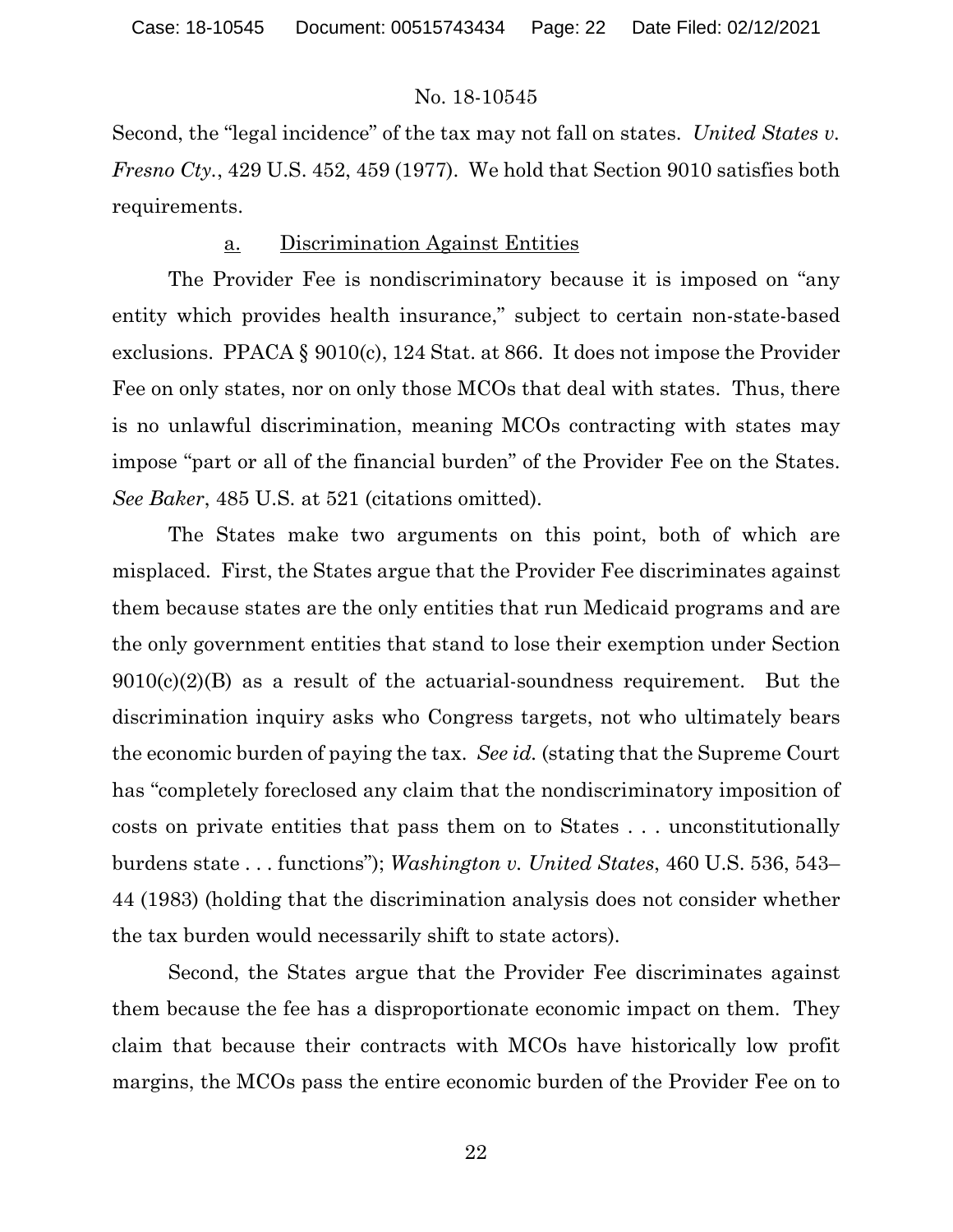the states. They thus argue that states shoulder a harsher economic burden than other MCOs, which could afford to pay a portion of the Provider Fee.

*Washington*, which the States cite as support, holds that whether an unfair economic burden is discriminatory depends on "the whole tax structure of the state." 460 U.S. at 545 (citation omitted). In that case, the Supreme Court held that the state's tax did not single out contractors who worked for the United States for discriminatory treatment because the "tax on federal contractors [was] part of the same [tax] structure, and imposed at the same rate, as the tax on the transactions of private landowners and contractors." *Id.* Here, the Provider Fee is similarly imposed at the same rate for all entities, so there is no unfair economic burden. *See* PPACA § 9010(b)(1), 124 Stat. at 865. We thus hold that the Provider Fee is nondiscriminatory.

#### b. Legal Incidence

We also hold that the legal incidence of the Provider Fee does not fall on states. Legal incidence is determined by the "clear wording of the statute," not "by who is responsible for payment to the state of the exaction." *United States v. State Tax Comm'n of Miss.*, 421 U.S. 599, 607–08 (1975) (cleaned up). For example, a state tax statute that directs each vendor in the state to "add to the sales price and [to] collect from the purchaser the full amount of the tax imposed" is a statute that "imposes the legal incidence of the tax upon the purchaser" because the text of the statute indisputably provides that the tax "must be passed on to the purchaser." *First Agric. Nat'l Bank of Berkshire Cty. v. State Tax Comm'n*, 392 U.S. 339, 347 (1968) (citations omitted).

Here, as the States concede, Congress did not intend to tax States because the statute's "clear wording" shows that Congress clearly and expressly excluded states from the Provider Fee. *See* PPACA § 9010(c)(2)(B), 124 Stat. at 866; *accord State Tax Comm'n of Miss.*, 421 U.S. at 607. It is also clear and "indisputable" that Section 9010 "by its terms" does not pass on the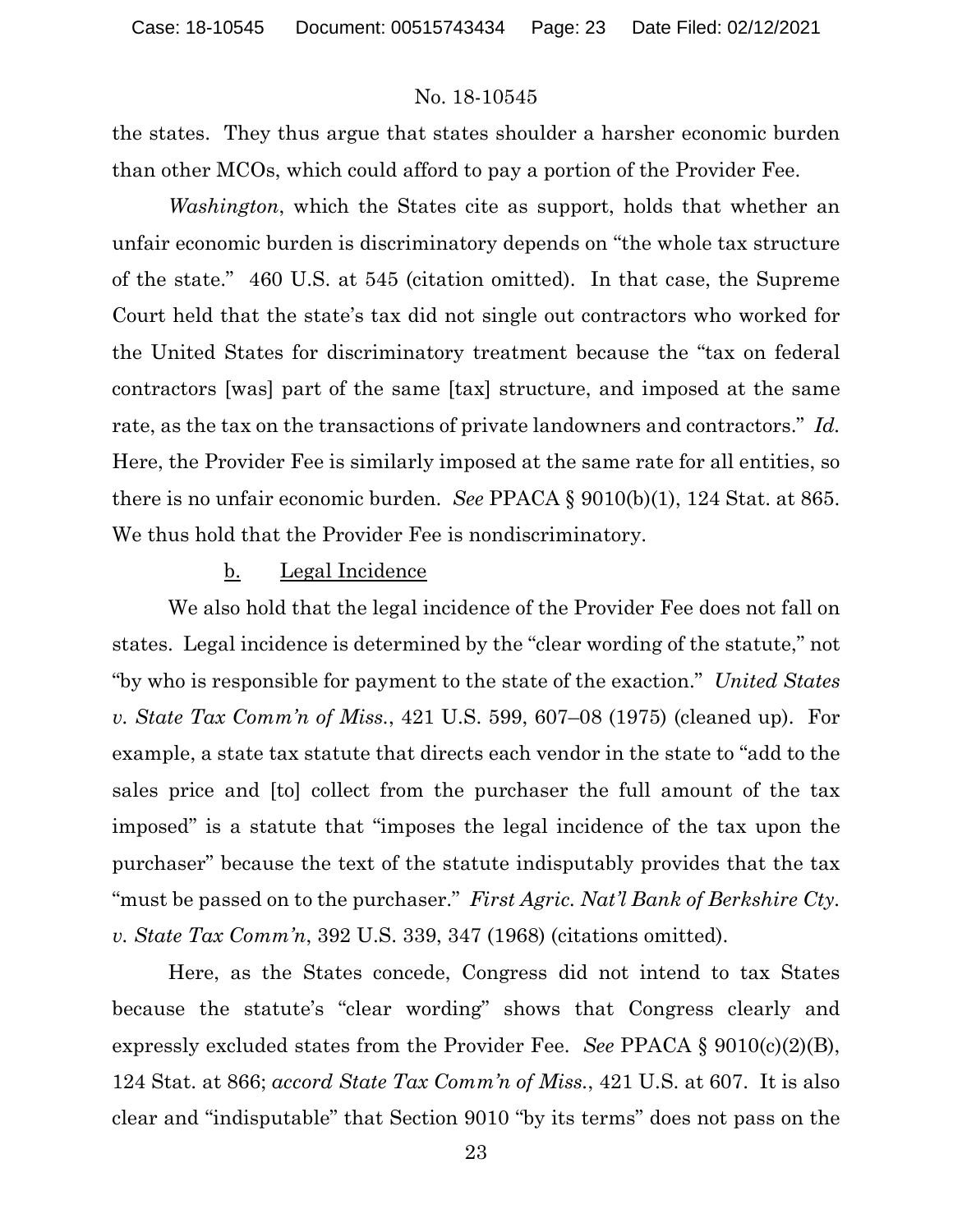Provider Fee to states. *See First Agric. Nat'l Bank*, 392 U.S. at 347. Thus, the legal incidence of the Provider Fee does not fall on states.

The States misunderstand the meaning of legal incidence. They argue that the legal incidence falls on them because all of the economic burden of the Provider Fee is charged to the States. But, as stated above, the question is not who practically bears the responsibility for paying the tax. *See State Tax Comm'n of Miss.*, 421 U.S. at 607–08; *see also Baker*, 485 U.S. at 521 (citations omitted) (upholding a nondiscriminatory tax collected from private parties as constitutional "even though . . . all of the financial burden f[ell] on the other government"). The States also argue that because the legal consequence of not paying the Provider Fee falls on them, so too does its legal incidence; if they do not pay the Provider Fee, then they lose Medicaid funding. Assuming arguendo that the States' interpretation of healthcare law is correct, the Supreme Court explicitly held that legal incidence is not defined as "the legally enforceable, unavoidable liability for nonpayment of [a] tax." *State Tax Comm'n of Miss.*, 421 U.S. at 607 (citation omitted).

In sum, we conclude that the Provider Fee does not discriminate against states or those with whom they deal because it is imposed on any entity that provides health insurance (with certain exclusions). We also conclude that the legal incidence of the Provider Fee does not fall on the states because Congress expressly excluded states from paying the fee. Accordingly, we hold that Section 9010 does not violate the Tenth Amendment doctrine of intergovernmental tax immunity.

### **IV. Conclusion**

For the foregoing reasons, we AFFIRM the district court's ruling that the States had standing. But we REVERSE the district court's ruling that the States' APA claims were not time-barred and DISMISS the States' APA claims for lack of jurisdiction. On the merits, we AFFIRM the district court's